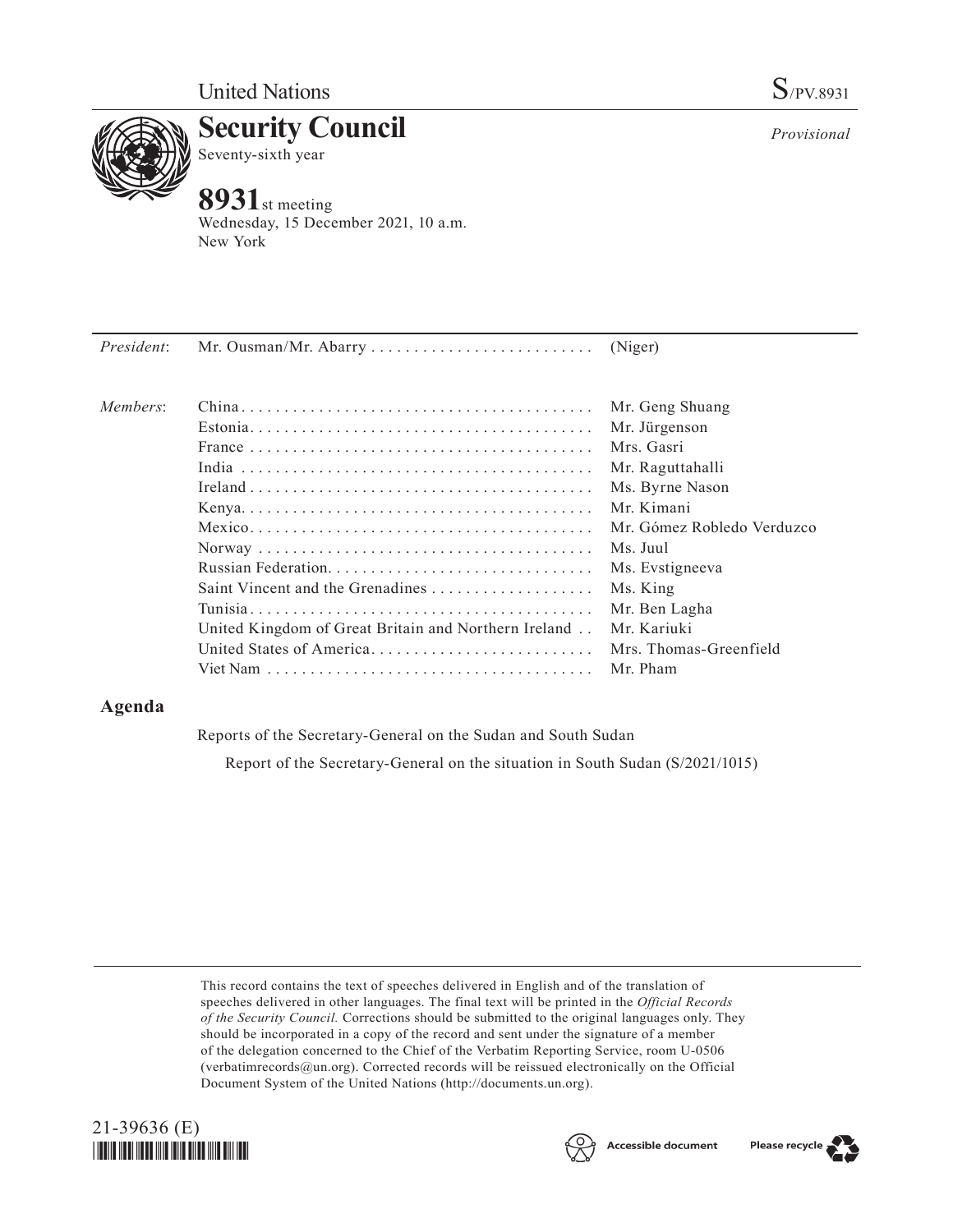*The meeting was called to order at 10.05 a.m.*

#### **Adoption of the agenda**

*The agenda was adopted.*

#### **Reports of the Secretary-General on the Sudan and South Sudan**

### **Report of the Secretary-General on the situation in South Sudan (S/2021/1015)**

**The President** (*spoke in French*): In accordance with rule 37 of the Council's provisional rules of procedure, I invite the representative of South Sudan to participate in this meeting.

In accordance with rule 39 of the Council's provisional rules of procedure, I invite the following briefers to participate in this meeting: Mr. Nicholas Haysom, Special Representative of the Secretary-General and Head of the United Nations Mission in South Sudan, and Ms. Wafaa Saeed, Director of the Coordination Division, United Nations Office for the Coordination of Humanitarian Affairs.

The Security Council will now begin its consideration of the item on its agenda.

I wish to draw the attention of Council members to document S/2021/1015, which contains the report of the Secretary-General on the situation in South Sudan.

At this meeting, we will hear a briefing by Mr. Haysom, Ms. Saeed and Ambassador Hai Anh Pham, Chargé d'affaires ad interim of Viet Nam, on behalf of the Chair of the Security Council Committee established pursuant to resolution 2206 (2015) concerning South Sudan.

I now give the floor to Mr. Haysom.

**Mr. Haysom**: I thank you, Sir, for this opportunity to brief on developments in South Sudan.

During my last briefing (see S/PV.8859), I conveyed hope that South Sudan was ready to make significant strides in advancing the Revitalized Agreement on the Resolution of Conflict in the Republic of South Sudan. Since then, regrettably, there has been reduced momentum on implementing critical aspects of the agreement, albeit with some progress in the following areas.

On 29 November, South Sudan concluded its fifth national governors' forum. The forum brought together

leaders from all 10 states and 2 administrative areas to enhance policy coordination and best practices in governance. It marked the first high-level meeting of all members of Government since the signing of the peace agreement in 2018. I commend South Sudan's leaders for their commitment to dialogue in the forum, including debating contentious issues.

Parliamentary appointments have continued, with members of the Other Political Parties coalition resolving divisions over parliamentary seats, paving the way for the appointment of their members to the Transitional National Legislative Assembly and the Council of States.

By December, President Salva Kiir had reconstituted and appointed members of nine state assemblies, and while we commend the parties for achieving the required 35 per cent benchmark for appointing women in Central Equatoria state, a requirement of the Revitalized Peace Agreement, we note the shortfall in all the other states.

I welcome the adoption of the Constitution-making process bill by the Council of Ministers. Once approved by Parliament, it will guide the permanent constitution-making process — a prerequisite for elections.

We are encouraged by the conclusion today of a three-day conference on transitional justice. It provided an open forum for dialogue between State and non-State actors in identifying strategies for enhancing restorative justice and accountability.

On 4 November, the Government held its first ever interactive dialogue with the Committee on the Elimination of Discrimination Against Women. Separately, I note the 30 November launch of the joint committee to implement the action plan for the armed forces on addressing conflict-related sexual violence.

Furthermore, I welcome the Government's decision of November to rejoin the Sant'Egidio process and encourage the holdout groups, especially the National Salvation Front, to join the process without any preconditions.

The steps taken so far in the implementation of the Revitalized Peace Agreement are welcome. However, they are not sufficient if the momentum to realize peace is to be sustained. The failure of the parties to reach an agreement on command ratios have promoted a fracturing of the Sudan People's Liberation Movement-Army in Opposition (SPLM/A-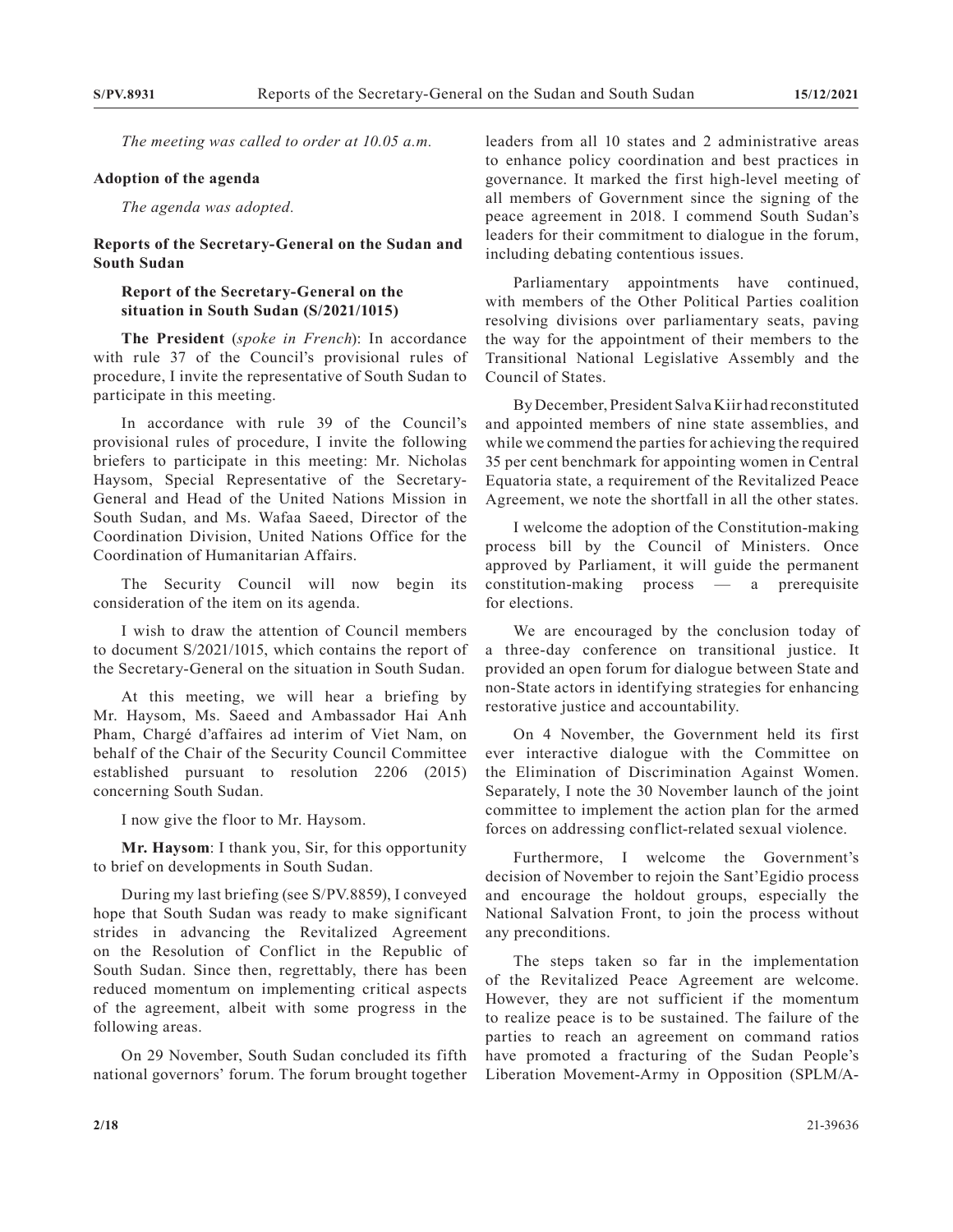IO). Since my last briefing, mediation efforts that began in Khartoum — seeking to bridge the divide on chapter II issues and to heal the SPLM/A-IO split with its Kitgwang faction — have been undermined by the political crisis in the Sudan.

Let me underline that Government bears a special responsibility to facilitate the establishment of the necessary unified forces, including through the provision of resources. This is only an initial step in a complex but essential process of constructing a national army that that is a symbol and mirror of the unity of its people.

On 8 December 2021, I met with President Salva Kiir and I raised concerns over the reduced momentum in implementation of the peace agreement. I am happy to announce that after our meeting, the Joint Defence Board announced progress on the implementation of the transitional security arrangements. Funds have now been released to the Joint Defence Board for screening soldiers at training centres preliminary to the graduation of unified forces. The delivery of food and medicines has also commenced.

The President has announced that elections will be held in 2023. While I note that members of the presidency are yet to coalesce around an electoral timetable, the next year presents a dramatic challenge if South Sudan is to graduate through its transition. It will require both technical and political preparations, including an agreement on the Constitution, as well as on the rules governing the election.

We expect the domestic political temperature to rise as elections draw closer. I am therefore deeply concerned at the restrictions on civic space, including in response to calls for non-violent demonstrations by the People's Coalition for Civil Action. I urge the Government to promote the fundamental human rights of all South Sudanese, including freedom of expression, to create a platform for democratic dialogue in a free and fair electoral process.

I am also concerned by the slow operationalization of Parliament. As the year concludes and South Sudan heads towards a legislative recess, there is risk of a logjam on critical bills to facilitate constitution-making, elections preparations, the establishment of national justice institutions, adopting the national budget and progressing public financial reforms. While a number of laws have been drafted and passed by the Council of Ministers, the standing committees to consider and

debate these bills are yet to be established. UNMISS and partners have already intensified support for legislative and constitution-making processes, including capacitybuilding support for women parliamentarians, the newly formed youth caucus and the national constitutional amendment committee.

We also continue to work on building the justice chain, including through the deployment of mobile courts, without which our efforts to promote criminal accountability and contain extrajudicial killings would be difficult.

It is clear that there are headwinds in all of these tasks. I call on the parties to muster a renewed sense of political will and build trust so as to avoid a state of paralysis and, in a worst-case scenario, a collapse of the peace agreement.

I am also concerned that multiple regional crises are reducing the political bandwidth for international attention on South Sudan, at a time when international support is urgently needed. This concern was shared at a recent conference held in Uganda, attended by key stakeholders and guarantors, including several Special Envoys on South Sudan. The subsequent decision of the President of Uganda to host a South Sudan leadership retreat in January is welcome and should be supported in order to give impetus to the peace process.

In regard to our concern over the protection of civilians, the permanent ceasefire is largely holding. In fact, partly because of UNMISS, the number of civilian casualties attributed to localized violence has been roughly halved this year, compared to the same period last year. Civilians still bear the brunt of conflict in South Sudan, perpetuating cycles of trauma and revenge that undermines the prospects for longer-term reconciliation and societal healing.

The Mission is doing all that it can, within our capabilities, to support the Government in its primary responsibility to protect civilians. Our concern is to rise above fire-fighting modalities and build more durable solutions to conflict.

The Mission continues to adapt its strategy of responding to conflict hotspots in an integrated manner, including through the flexible deployment of what we call temporary operating bases. These bases have enabled the Mission to deploy rapidly to hotspots for conflict resolution and create conditions for the provision of humanitarian assistance, such as in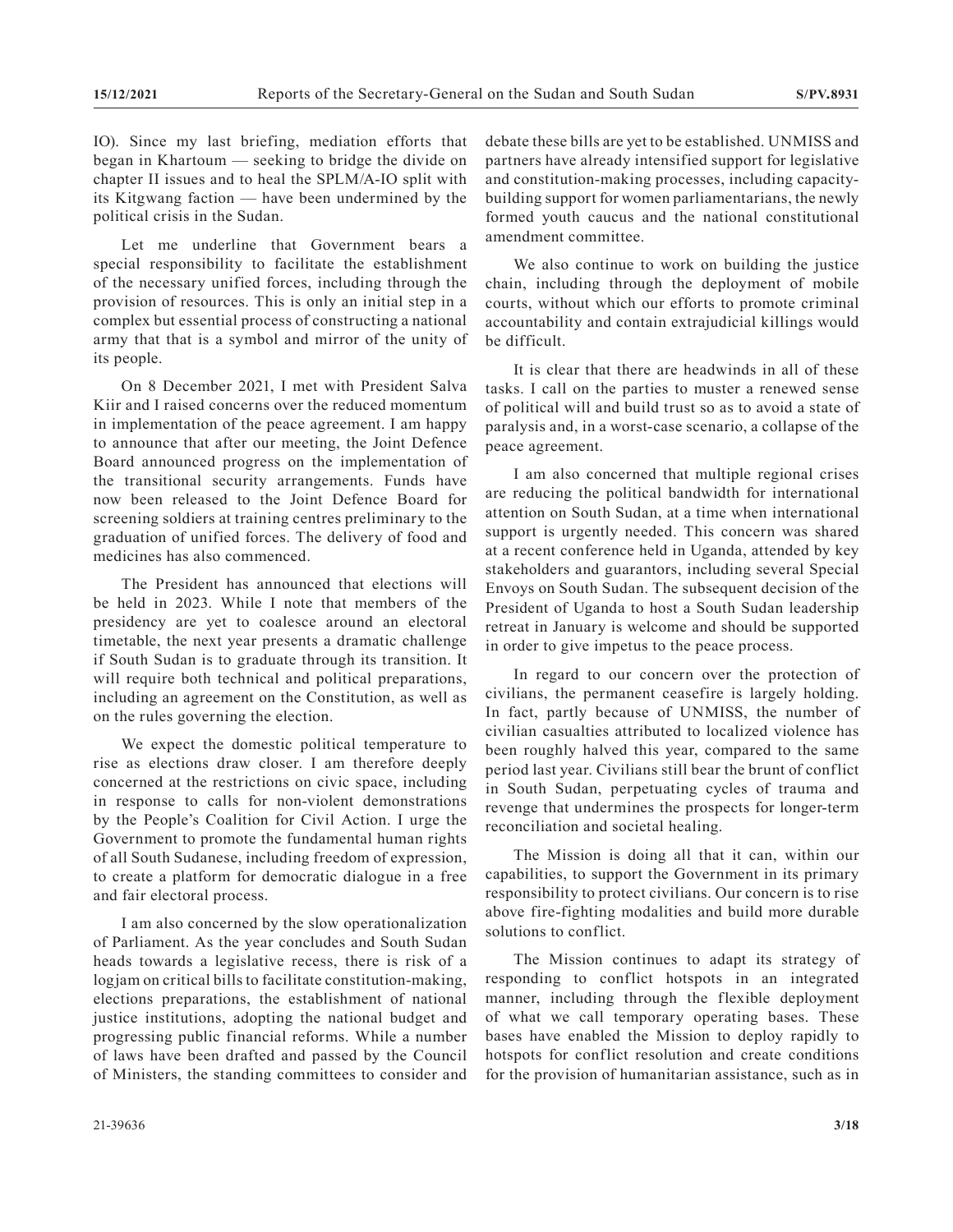Tambura, Western Equatoria, or to provide a stabilizing environment, as in Warrap and Jonglei, or to provide a security umbrella for the safe and dignified return of displaced people, as in Koch, Unity state.

Meanwhile, UNMISS continues to oversee the protection-of-civilians site in Malakal. Planning continues for its eventual redesignation, but only once political and security dynamics allow. I am pleased to report a continuous reduction in restrictions on UNMISS patrols since the formation of a high-level coordination committee between the Mission and the Government of South Sudan earlier this year.

The briefing by the Director of the Coordination Division of the Office for the Coordination of Humanitarian Affairs, which the Council will hear shortly, will highlight the dire humanitarian situation, which in turn is reflected in anger and frustration of a politically and economically marginalized youth.

Recently, I visited Bentiu, in Unity state, which is reeling from the worst floods in six decades. The situation is truly shocking. Flood waters are not receding, and hundreds of thousands of people are displaced and in desperate need of assistance. I commend the tireless efforts of our UNMISS peacekeepers alongside the humanitarian community. All have been working around the clock since September to construct over 70 kilometres of dykes to keep the menacing water at bay and prevent a disastrous collapse of infrastructure.

All of that demonstrates South Sudan's high vulnerability to climate change. I can share with the Council that a newly established UNMISS-United Nations country team working group on climate change and security will develop integrated strategies to address such climate-related security risks.

In the broader Horn of Africa region, which is facing complex political, security and humanitarian challenges, it is essential now more than ever to ensure that South Sudan remains stable. I am pleased to mention that, during my engagements with the African Union Commission and the African Union Ad Hoc Committee for South Sudan in Addis Ababa last week, there were strong commitments made to re-engage, at the highest levels, in support of the peace process.

What is at stake here is the continued viability of the Revitalized Peace Agreement. Allow me to reaffirm the commitment of UNMISS and the entire United

Nations family to the Government and the people of South Sudan to that endeavour.

**The President** (*spoke in French*): I thank Mr. Haysom for his briefing.

I now give the floor to Ms. Saeed.

**Ms. Saeed**: I thank you, Sir, for the opportunity to brief the Security Council today.

Since the Office for the Coordination of Humanitarian Affairs briefed the Council in September (see S/PV.8859), the humanitarian situation in South Sudan has deteriorated. Special Representative Haysom just outlined the political and security dynamics. I will focus on the drivers of humanitarian needs, the response by humanitarian partners and the action required to alleviate the suffering of millions of South Sudanese as we move into 2022.

The people of South Sudan have faced the highest levels of food insecurity since independence in 2011 and the renewed conflict, which began in 2013. According to the latest Integrated Phase Classification (IPC) analysis, between April and July of this year, at the height of the lean season, 7.2 million people were estimated to be at crisis phase — Integrated Phase Classification 3 or above  $-2.4$  million of whom are at the emergency phase — IPC 4 or above. There are also 108,000 people in six counties — namely, Akobo, Pibor, Aweil South, Tonj East, Tonj North and Tonj South — facing catastrophic levels of acute food insecurity. In five of those locations, conflict was the major driver of displacement leading to the loss of lives, livelihoods and assets.

Increased food insecurity, illness and poor access to clean water, hygiene and sanitation heightened malnutrition levels among children under 5 years old. About 1.4 million children under the age of 5 and 480,000 pregnant or lactating women were estimated to be acutely malnourished and in need of treatment in 2021 — the highest number since 2013.

Insecurity and subnational violence continued to disrupt the lives of hundreds of thousands of South Sudanese. According to the International Organization for Migration's displacement tracking matrix, around 300,000 people were newly displaced between March and October of this year, bringing the number of internally displaced persons (IDPs) to 2 million.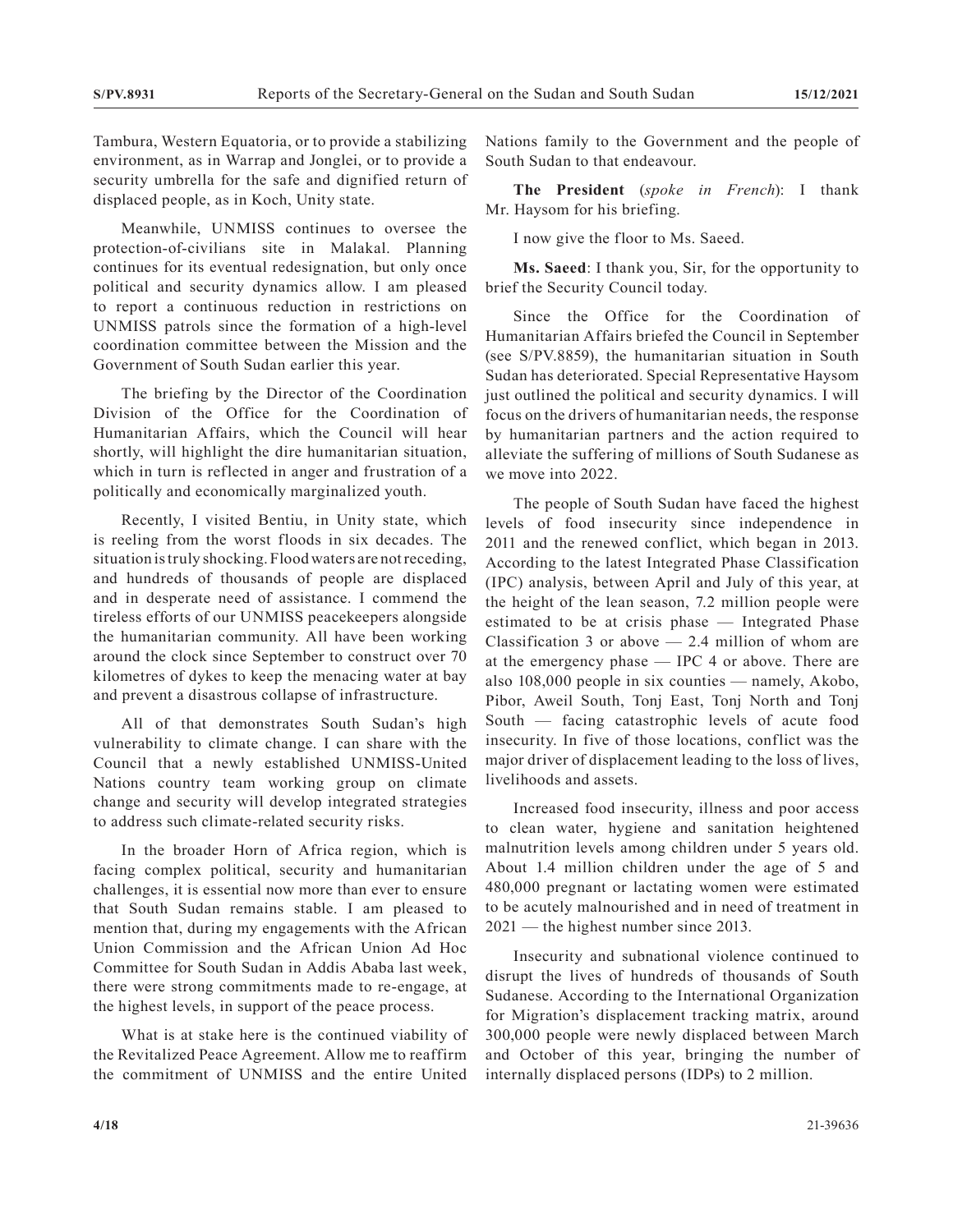Women and girls continue to face extreme levels of gender-based violence, exacerbated by armed conflict, organized violence, coronavirus disease restrictions and forced displacement due to flooding. Much of the violence goes underreported, with limited response services available to survivors.

In Tambura county, Western Equatoria, while the situation is improving with security provided by the Government, 13 of the 20 health facilities are not operational due to violence by armed actors, and only eight out of 53 schools in the county are open. In the Maganis area of Upper Nile, fighting between the Government and the Sudan People's Liberation Army in Opposition has displaced people, including into the Sudan. Around 70,000 South Sudanese have crossed over into the Sudan this year, driven by food insecurity and violence.

The effects of climate change are also being felt in South Sudan, with flooding and dry conditions disrupting livelihoods and food security and increasing the risk of displacement and violence, as we have also just heard from Special Representative Haysom. Since May, humanitarian needs have been exacerbated by catastrophic flooding for the third consecutive year, impacting some 835,000 people in 33 of 78 counties. More than 80 per cent of affected people are in Jonglei, Unity and Upper Nile states.

Nyawuora, a 40-year-old mother of nine children, is one of many whose life and livelihood are devastated. She moved to the Bentiu IDP camp in July with her family after floods destroyed their house and all their belongings. Nyawuora and her children are now depending on humanitarian assistance to survive. She is one of some 19,000 people displaced by flooding who have sought refuge alongside town residents and more than 100,000 internally displaced people in the IDP camp. In what is essentially an expanding city, tens of thousands of people are already facing a hepatitis-E outbreak and the serious risks of an increase in waterborne diseases due to poor sanitation conditions.

Conflict, as well as violence directed at aid workers and their assets, operational interference, bureaucratic impediments, and physical access challenges continue to impact the humanitarian response. South Sudan remains one of the most dangerous places in the world for aid workers. After several days of violence in Leer, Unity state, a nutrition aid worker was killed a few days

ago. The total number of aid workers killed in 2021 so far is four.

Following earlier suspension due to the interference by armed youth, humanitarian partners were able to resume aid operations in Pibor and Renk as a result of intense engagement by members from the community and the Government. The United Nations Mission in South Sudan facilitated humanitarian access through long-range patrols and the setting up of temporary operating bases in several locations, as per the examples provided by Special Representative Haysom.

Humanitarian partners assisted some 5 million people across the country between January and October with food, medical and nutritional care, water and sanitation, protection support and shelter. Humanitarian partners also conducted a massive multisectoral response that averted famine. More than 500,000 people across the six food-insecure counties were provided with food assistance, protection, health and water, hygiene and sanitation services. More than 46,000 children under the age of 5 and pregnant and lactating women received therapeutic nutritional services.

To enable that response, humanitarian partners were compelled to reprogramme in-country support, which saw the reduction of food rations to IDPs, refugees and communities at crisis level  $-$  IPC  $3 -$  outside of the six at-risk counties.

The delivery of adequate basic services, particularly health, education and the expansion of social protection, is vital to sustain livelihoods, strengthen resilience and enable the conditions for those who wish to return to their areas of origin.

However, we must also realize that, for many of the now 2 million people who have been displaced over the years, return might not be an option. The possibility that many internally displaced persons — including those in former protection-of-civilian sites such as Bentiu and Malakal — might choose to remain could see those sites becoming permanent urban or suburban settlements. That needs to be recognized, and steps should be taken to support people wherever they chose to stay. Long-term planning will be required to address this new phenomenon.

The scope and the scale of the humanitarian needs and the challenges I have outlined are outstripping our ability to adequately respond. Although the 2021 South Sudan humanitarian response plan is funded at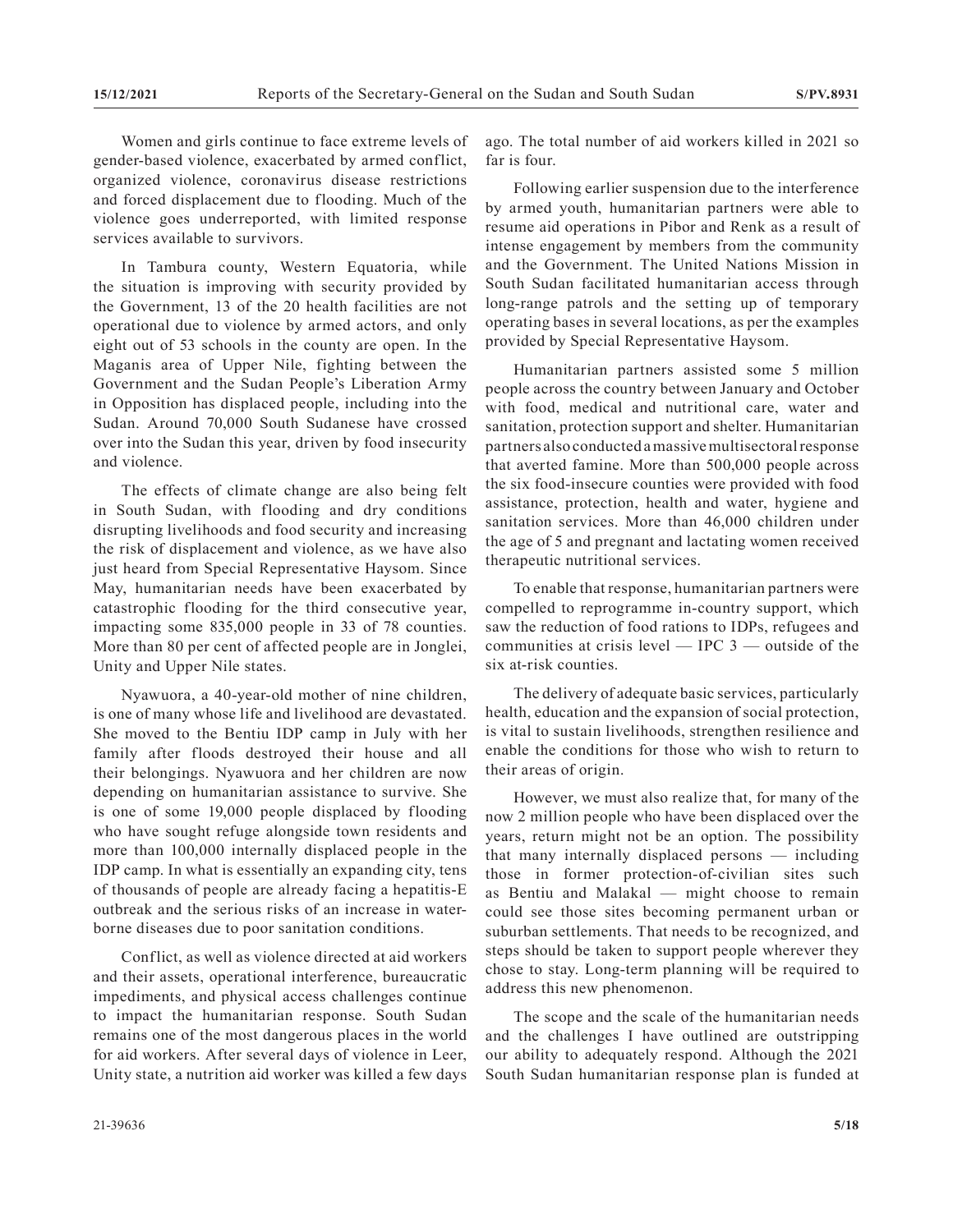about 68 per cent, that belies the fact that many sectors, such as health, nutrition, protection, water, hygiene and sanitation, are severely underfunded.

The pooled fund mechanisms are playing an essential role, with \$35 million from the Central Emergency Response Fund and \$69 million from the South Sudan Humanitarian Fund provided this year. I thank those donors that have supported us so generously this year. More is needed by more donors to act as champions for South Sudan and to provide early funding to the 2022 humanitarian response plan, which requires \$1.7 billion to support 8.4 million people in need.

In conclusion, I wish to highlight three key points.

First, adequate and early funding is required to sustain the gains made so far, particularly in averting catastrophic food insecurity levels.

Secondly, the Government and non-State actors need to abide by their obligation to facilitate safe and unhindered access and to protect aid workers.

Lastly, while the implementation of the peace process has brought about some positive impact, it remains slow. And I think Special Representative of the Secretary-General referred to the momentum of the implementation of the Revitalized Agreement on the Resolution of the Conflict in South Sudan. As such, violence continues to erupt, and all actors with influence must work to ensure the protection of civilians across South Sudan.

**The President** (*spoke in French*): I thank Ms. Saeed for her briefing.

I now give the floor to Ambassador Pham.

**Mr. Pham** (Viet Nam): On behalf of His Excellency Ambassador Dang Dinh Quy, Chair of the Security Council Committee established pursuant to resolution 2206 (2015), concerning South Sudan, I have the honour to brief the members of the Security Council since the Chair's previous briefing to the Council on 15 December 2020 (see S/2020/1237). In my statement, I intend to provide a brief overview of the developments in the Committee since the beginning of 2021, notably the visit by the Chair and his delegation to South Sudan in mid-November of this year.

To date, the Committee has met in person on three occasions during informal consultations, and also on three occasions in closed video-teleconferences (VTC).

On 29 January, during a closed videoteleconference, the Committee heard a presentation by the Panel of Experts, in a meeting open to South Sudan and regional States, regarding the Panel's interim report (see S/2020/1141).

On 26 February, during a closed VTC, the Committee received a briefing by the Special Representative of the Secretary-General on Sexual Violence in Conflict.

On 26 March, again during a closed VTC, the Committee heard a presentation by the Panel of Experts on the Panel's final report (see S/2021/365), which was submitted pursuant to paragraph 18 of resolution 2521 (2020), and discussed the recommendations contained therein.

On 18 June, the Committee held its first in-person meeting since February 2020, during which the Committee heard a presentation by the Panel of Experts, in a meeting open to South Sudan and regional States, concerning the Panel's final report.

On 15 October, during informal consultations, the Committee received a briefing by the Special Representative of the Secretary-General for Children and Armed Conflict.

Finally, on 2 December, during informal consultations, the Chair briefed the Committee on his most recent visit to South Sudan, which took place from 16 to 20 November.

In relation to the Chair's visit to South Sudan, the Chair and his delegation met with relevant stakeholders in South Sudan, including His Excellency President Salva Kiir Mayardit, First Vice-President Riek Machar Teny, Vice-Presidents, the Speaker of the Transitional National Legislative Assembly, members of the Council of Ministers, the United Nations Mission in South Sudan, diplomatic missions and civil society representatives, including women's groups and religious leaders, both in Juba and Wau.

Most of the discussions focused on the implementation of the Revitalized Agreement on the Resolution of the Conflict in South Sudan, in particular chapter 2, on the security arrangements, as well as the implementation of the key benchmarks set by the Security Council in paragraph 2 of resolution 2577 (2021), in which the Council requested the South Sudan authorities to report to the Committee no later than 15 April 2022 on the progress achieved.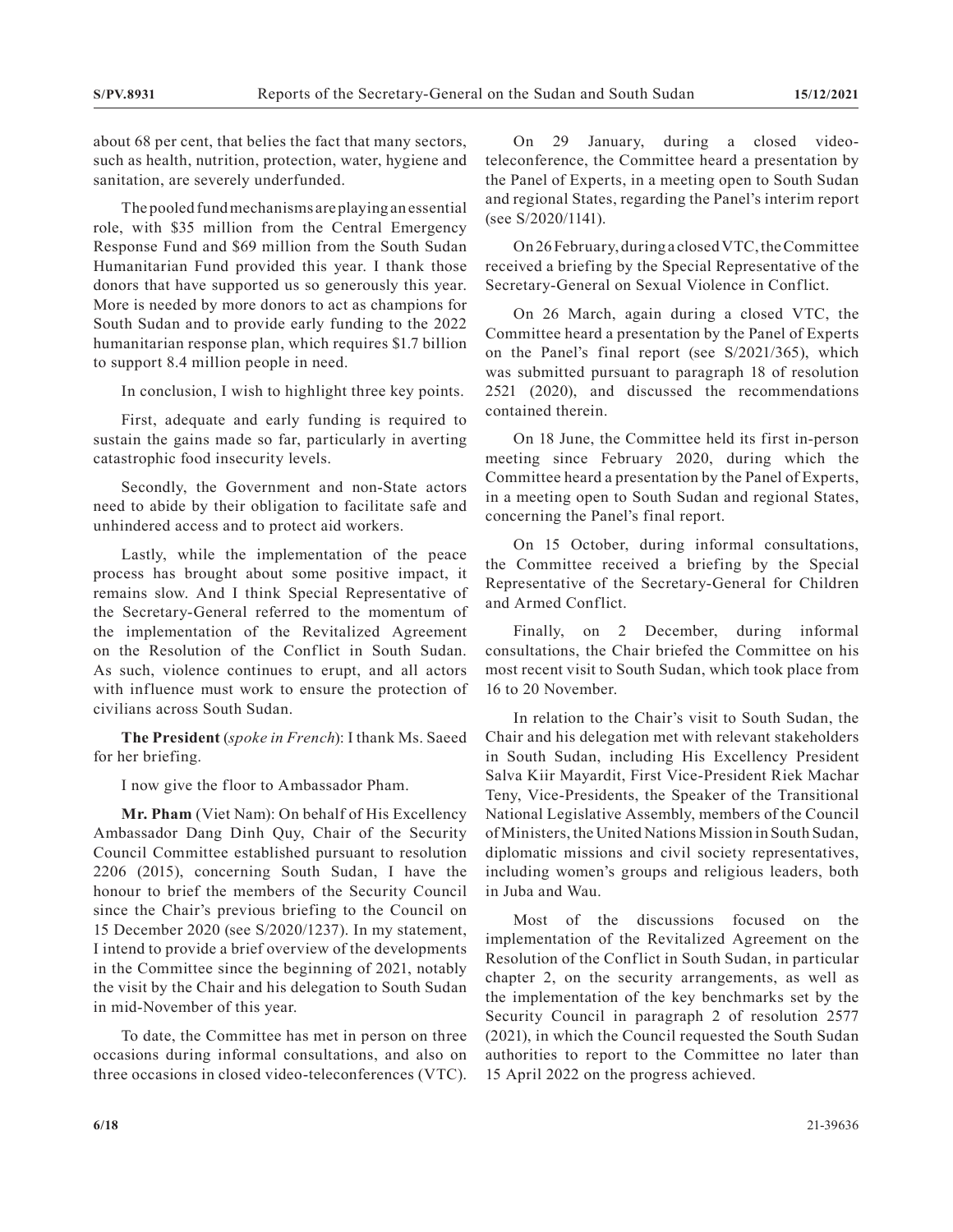Since the beginning of 2021, the Committee has received one exemption request to the arms embargo, which was granted. Also, two exemptions requests were received concerning the travel ban and assets freeze measures, all of which were granted.

In conclusion, the Chair of the Committee would like to take this opportunity to express his gratitude to the members of the Committee, South Sudan and regional countries for their active engagement in the work of the Committee under his chairmanship. He would also like to thank the Secretariat, particularly the Security Council Subsidiary Organs Branch, for its invaluable assistance with the everyday work of the Chair. He wishes all the best to the incoming Chair of the Committee.

**The President** (*spoke in French*): I thank Ambassador Pham for his briefing.

I shall now give the floor to those members of the Council who wish to make statements.

**Mrs. Thomas-Greenfield** (United States of America): I thank Special Representative of the Secretary-General Haysom and Ms. Saeed for their presentations. And I thank my colleague from Viet Nam for the briefing, and I welcome South Sudan's presence in our discussion today.

We want to begin by conveying our deepest appreciation to the troops, police and civilians who serve, under great personal risk, to protect civilians in South Sudan.

Today I would like to address three aspects of the situation in South Sudan: the humanitarian needs, the subnational violence and the erosion of civic space, and the slow progress towards implementing the Revitalized Agreement on the Resolution of the Conflict in the Republic of South Sudan.

First, the catastrophic floods in South Sudan have endangered over 850,000 people. When that flooding is paired with food insecurity, ongoing violence, mass displacement and a global pandemic, it creates a dire humanitarian situation. We encourage the international community to support the United Nations and humanitarian partners and address gaps in humanitarian funding and resources. We also urge national and subnational levels to do everything possible to facilitate humanitarian access and protect workers who deliver aid.

Secondly, the United States remains deeply concerned by the ongoing subnational violence in Upper Nile, Unity, Warrap, Lakes, Jonglei and Western and Central Equatoria states. The violence has led to looting, mass displacement and hundreds of civilian deaths. We are disturbed by human rights abuses reported in Lakes, Warrap and Tambura, including killings on the basis of ethnicity.

The recent report by an international non-governmental organization detailed horrifying attacks on civilians, including the murder and mutilation of pregnant women, the killing of the elderly and disabled and the murder of civilian captives. The Government of South Sudan must hold those responsible accountable — not only those who perpetrated these abuses, but also those who mobilized and ordered the fighters to carry out these gruesome attacks. The Government must take measures to protect civilians, humanitarian and development workers, journalists, internally displaced persons, women and children.

The United States is also concerned about the eroding civic space in South Sudan, which has forced human rights defenders and other activists to flee the country. The targeting of civil society discourages participation in the participatory processes outlined in the 2018 agreement, including transitional justice, constitutional development and preparations for elections. We call on the Government of South Sudan to respect the rights of all citizens in accordance with the Transitional Constitution.

Thirdly, and finally, it has been more than three years since the signing of the peace agreement, and its signatories have been slow in making progress. We urge the Government of South Sudan to fully implement the agreement. That means swiftly implementing an inclusive constitution-drafting process, public financial management reform, transitional security arrangements and transitional justice mechanisms, including the Hybrid Court for South Sudan, in order to ensure free and fair elections in 2023.

We stress that elections need to be preceded by an inclusive, transparent constitution-drafting process. The result should be free and fair elections that reflect the will of all South Sudanese, including women, youth, people with disabilities, displaced persons and members of all political groups.

Let me be clear  $-$  the provisions of the arms embargo are not responsible for delays in the training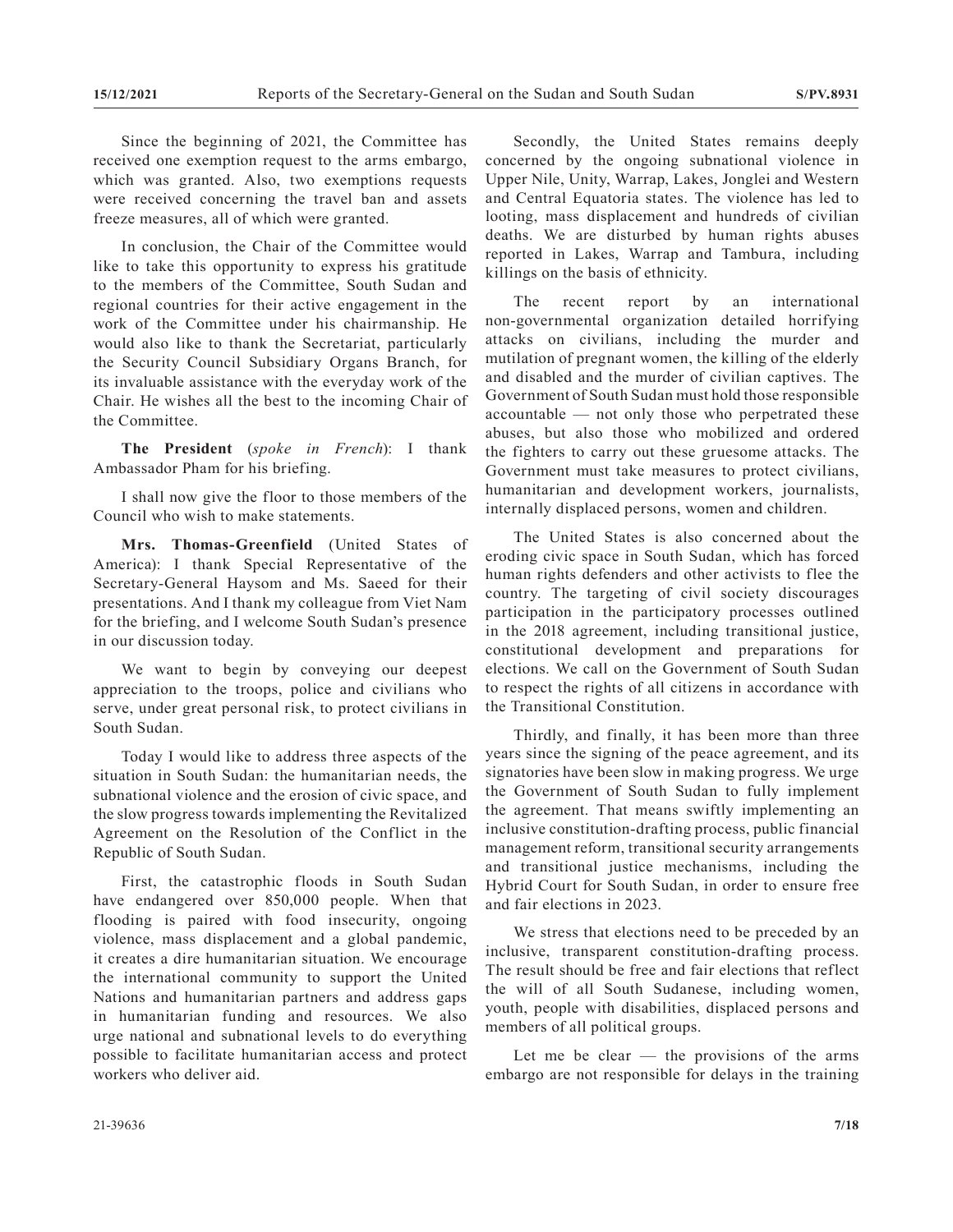and graduation of the Necessary Unified Forces. The purpose is to create space to advance the peace process and for South Sudanese civil society to participate in its own democracy and governance. The arms embargo helps protect civilians by curbing the flow of weapons into the country.

Should the South Sudanese Government require any arms or materiel in order to implement the peace agreement, there are clear exemption procedures in place. The Committee established pursuant to resolution 2206 (2015), concerning South Sudan, received only one arms-embargo exemption request this year, as Council members just heard, and that request was granted.

We regret that the Panel of Experts could not participate in the Committee's trip last month because the slate of proposed candidates has been on hold since June. The Panel's reporting is vital to the work of the Committee.

The United States remains committed to the people of South Sudan and to working closely with the transitional Government, our fellow Council members and all stakeholders to enable peace and prosperity for the country and the region.

**Ms. King** (Saint Vincent and the Grenadines): It is an honour to deliver this statement on behalf of the three African members of the Security Council — Kenya, the Niger and Tunisia — as well as Saint Vincent and the Grenadines (A3+1). We thank Special Representative of the Secretary-General Haysom, Ms. Saeed, Director of the Coordination Division of the United Nations Office for the Coordination of Humanitarian Affairs, and His Excellency Mr. Hai Anh Pham, on behalf of the Chair of the Committee established pursuant to resolution 2206 (2015), concerning South Sudan. for their detailed briefings. We welcome the presence of the representative of South Sudan. We also note that the Security Council has been receiving periodic written reports from the reconstituted Joint Monitoring and Evaluation Commission, for which we are grateful.

Today's meeting takes place exactly one month following the visit by members of the Security Council to South Sudan. We extend our gratitude to all those who made the visit a success, especially the warm hospitality of the people and the Government of South Sudan, Ambassador Dang Dinh Quy and his team, as well as the support of the United Nations Mission in South Sudan (UNMISS) and the Secretariat.

Furthermore, we appreciate the opportunity to obtain first-hand experience of the situation on the ground and engage directly with relevant stakeholders, including His Excellency President Salva Kiir Mayardit, members of the reconstituted Transitional National Legislative Assembly and the Council of Ministers, UNMISS, diplomatic missions and civil society representatives, including women's groups and religious leaders.

The A3+1 welcomes the ongoing progress in South Sudan and recognizes the existing challenges and opportunities, most of which are reflected in the Secretary-General's most recent report (S/2021/1015). We also offer the following perspectives.

First, the advances on the political front during the past three years following the signing of the Revitalized Agreement on the Resolution of the Conflict in the Republic of South Sudan are promising. In that respect, we urge all relevant stakeholders to continue with the full implementation of the revitalized agreement and underscore the importance of the principle of inclusivity in representation in governance institutions, including the minimum 35 per cent quota for women's participation, along with youth representation.

We also commend the Government for the reconstitution and appointment of members of the State assemblies in various regions, as well as the Council of Ministers for the review and adoption of the Constitution-Making Process Bill 2020/2021. The adoption of the Bill is a first and significant step. We encourage the authorities to make headway in fully operationalizing the Transitional National Legislative Assembly in order to ensure that the permanent constitution-making process can move forward and that other critical legislations are enacted.

Secondly, we are pleased that the permanent ceasefire continues to hold, but we note worrisome incidents of ethnic and intercommunal clashes in some parts of the country and tensions among factions of the Sudan People's Liberation Movement-Army in Opposition. It remains necessary that security measures be strengthened and enhanced, specifically advancing transitional security arrangements, including the unification of the armed forces and the graduation of the Necessary Unified Forces, as well as disarmament, demobilization and reintegration.

Thirdly, the security challenges cannot be delinked from the prevailing socioeconomic and humanitarian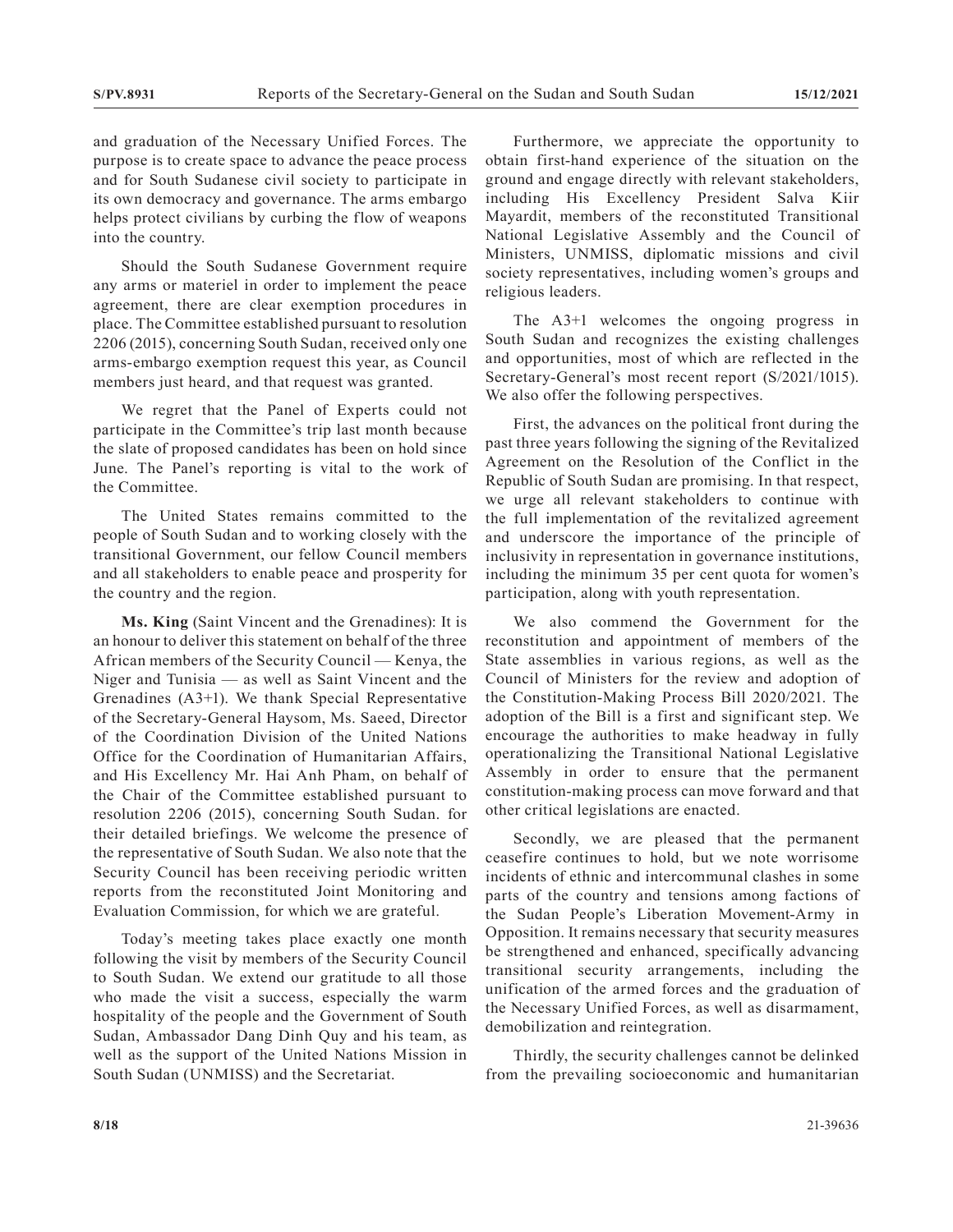difficulties. The dire humanitarian situation has been exacerbated by the coronavirus disease (COVID-19) pandemic and the adverse effects of climate change, which have resulted in devastating flash floods that contributed to new mass displacements, waterborne diseases and increasing food insecurity. Those challenges underscore the deeply enmeshed root causes of South Sudan's crises and the need for urgent, yet durable, responses and solutions. Accordingly, we applaud the continuing efforts of the Government to tackle those underlying issues and the support provided by the international community.

The aforementioned also leads us to repeat our call for full respect of international law, including international humanitarian law and international human rights law, and compliance with the statusof-forces agreement. We commend all humanitarian partners, agencies and their workers for their efforts in delivering assistance to those in need, and we urge the Government to ensure their protection so that they can conduct their work in a secure and safe environment. Similarly, we call for the consideration of the lifting of all sanctions and other unilateral coercive measures in the light of the COVID-19 pandemic to enable the Government to meet the people's needs.

South Sudan's transition is at a very important stage, and it will benefit tremendously from the inclusion of those who remain on the periphery. The A3+1 therefore looks forward to the non-signatories resolving differences and joining the peace process. We also reiterate our full support for the meaningful work of the Intergovernmental Authority on Development and the Community of Sant'Egidio to assist in that regard.

Having recently commemorated its tenth anniversary of independence, South Sudan continues to demonstrate its commitment to achieving the aspirations of its people. Undoubtedly, structural problems linger, and challenges lie ahead. As the country transitions to peace, accelerating and scaling-up the implementation of the revitalized agreement remains key, especially advancing decisively with regard to security and transitional justice arrangements.

In the area of transitional justice, we are satisfied that the Cabinet approved the establishment of the Hybrid Court for South Sudan and believe that it is of the utmost importance to assist the country in implementing chapter V of the Agreement vis-à-vis truth, reconciliation and reparations. The establishment

of truth-seeking mechanisms and providing reparations for victims will help to reconcile and unite the South Sudanese people.

The continued engagement and support of the international community, regional organizations and South Sudanese partners, in particular the United Nations, the African Union and the Intergovernmental Authority on Development, are also crucial in carrying forward the common objective of helping South Sudan to close important gaps that conspire against its peace, sustainable development and stability.

We also take this opportunity to commend and reiterate our support for UNMISS in its instrumental role in promoting South Sudan's long-term stability and socioeconomic development. To be very clear, the Government holds the primary responsibility for protecting civilians. Nevertheless, we cannot overlook the significant and complementary role that UNMISS has played in the areas of protection and security. We also remain confident that UNMISS will be able to implement its three-year strategic vision. However, that can be achieved only if the Mission is made to be fit for purpose, including through concrete support towards the implementation of the revitalized agreement.

In conclusion, Kenya, the Niger, Tunisia and Saint Vincent and the Grenadines reaffirm our commitment to continue accompanying the sisterly nation of South Sudan in its journey towards lasting peace, sustainable development, stability and prosperity.

**Ms. Byrne Nason** (Ireland): First, I want to join others in thanking Mr. Nicholas Haysom and Ms. Wafaa Saeed for their briefings this morning. I think they were refreshingly clear and were illustrative of both the challenges overcome and those remaining, which are concerning. I would also like welcome our colleagues from South Sudan to the table today. I also express our appreciation to Viet Nam for its briefing on the work of the Security Council Committee established pursuant to resolution 2206 (2015), concerning South Sudan, and for the excellent chairmanship of the Committee for the past two years. Its leadership and collegiality were very much appreciated.

While I will not delve into the issue of sanctions here, it would be remiss of me not to mention the recent visit of the Sanctions Committee to South Sudan. The main message relayed during that visit by interlocutors — at all levels — is that the implementation of the Revitalized Agreement on the Resolution of the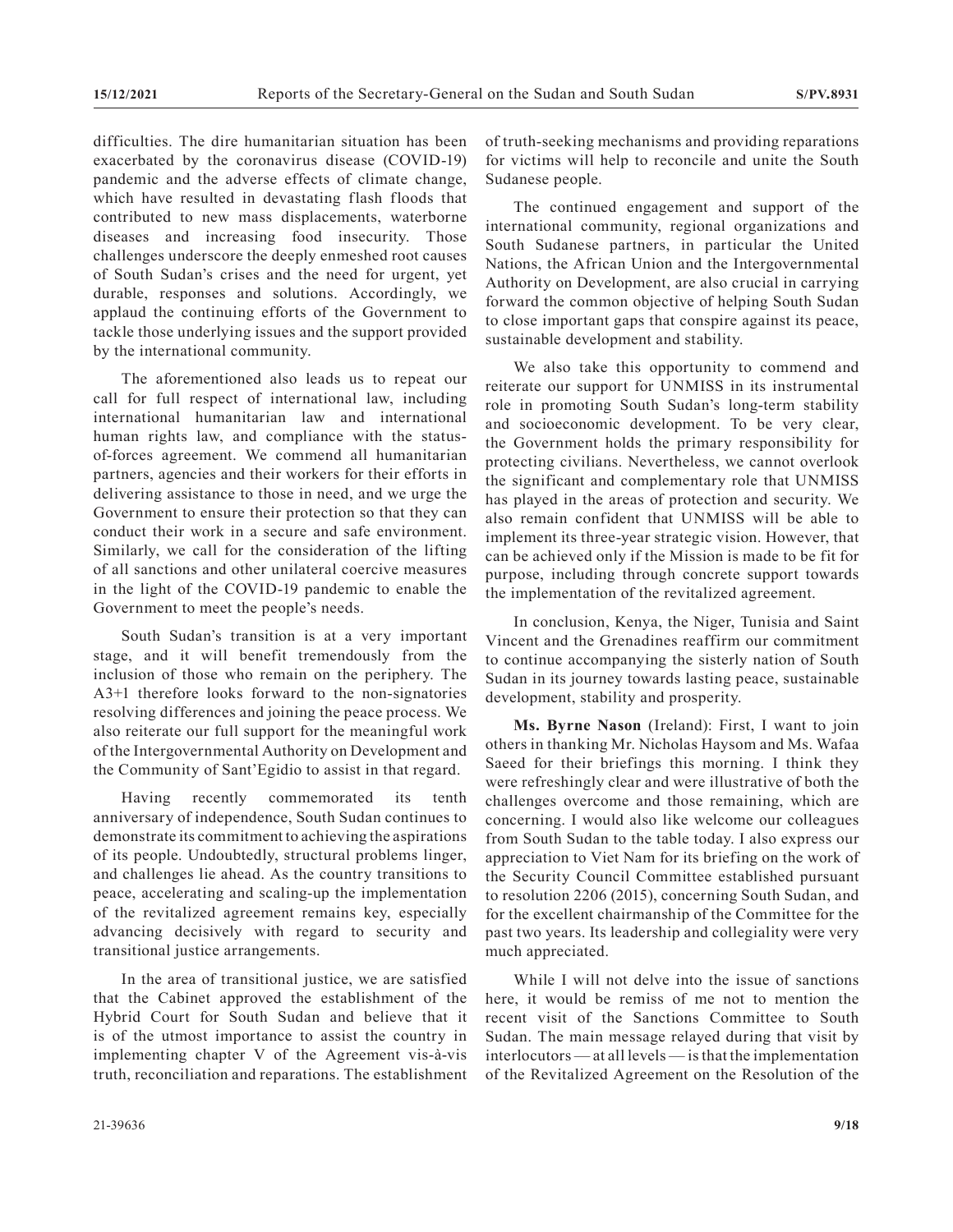Conflict in the Republic of South Sudan has been too slow. We have heard it consistently in this Chamber over the past few months, and we heard it again today. I think that we can all see that this needs to change.

Slow implementation of the peace process, as described in concerning detail again this morning by the Special Representative, is contributing to catastrophic outcomes. We are concerned about the persistent pattern of subnational violence and the impaired security apparatus. We regret the culture of impunity around conflict-related sexual violence and serious human rights violations, including extrajudicial executions. These are facilitated by a lack of sufficiently robust accountability mechanisms and inadequate support for survivors. They urgently need to be addressed. Slow implementation also inflicts additional trauma on a population that has already endured more than enough. It also compounds efforts to address a dire humanitarian situation, as we heard this morning — now exacerbated by record levels of flooding.

We know that around the world climate-related risks directly translate into peace and security threats. The prolonged and intense flooding experienced in South Sudan this year, the worst in decades, is a case in point. It has led to population displacement, the disruption of agriculture and altered cattle migration patterns. All of that risks accentuating or provoking violence. Ireland welcomes the role of United Nations Mission in South Sudan (UNMISS) in engaging in innovative community peacebuilding measures, which can mitigate such risks and help to prevent violence. We are also proud to have contributed to efforts to strengthen the Organization's capacity to address those climate-related security risks in South Sudan through our support for a climate security adviser with the Climate Security Mechanism.

In September (see S/PV.8859), Ireland emphasized the need to look to the future in order to grant the people of South Sudan, and its youth in particular, what they should legitimately expect — the freedom to protest in safety, to go to school, to work and, above all, to thrive. It is time for those with power, authority and resources in the country to deliver for the citizens of South Sudan. It is certainly high time for all to move from rhetoric to reality.

Looking to the future, the holding of inclusive and democratic elections in South Sudan is a welcome prospect, but one that is reliant on the full implementation and operationalization of the peace agreement. While the reconstitution of the Transitional National Legislative Assembly is a positive step in that regard, its inaction to date has been a disappointment, illustrating that token implementation does not work.

Not long ago, the Council marked South Sudan's tenth anniversary since independence with statements reflecting the great hopes of a nation. Those hopes can transform into the better future we all strive for, but only when trust in the State exists. However, trust must be earned. Through delivering on basic needs and social services and protecting and promoting human rights, we know that South Sudan can move forward.

Finally, I wish to affirm Ireland's praise of, and gratitude for, the work of UNMISS in taking the first crucial steps in readying the country for elections, and I wish to assure the Special Representative that we will stand by him and his team as he face the challenges ahead in meeting that important responsibility.

**Mr. Gómez Robledo Verduzco** (Mexico) (*spoke in Spanish*): I thank Special Representative Haysom and Ms. Wafaa Saeed for their briefings this morning. We also warmly congratulate Ambassador Dang Dinh Quy and his team for their diligence in leading the Security Council Committee established pursuant to resolution 2206 (2015), concerning South Sudan, as well as for their leadership in the Committee's successful mission to South Sudan last month, despite the inexplicable and persistent obstacles with regard to the situation of the Panel of Experts.

Mexico recognizes the important role played by the United Nations Mission in South Sudan (UNMISS) in the coordination of the strategic vision and for the support it is providing to conduct elections at the end of the transition period. We will closely follow the progress in the establishment of the electoral assistance team, and we hope that an inclusive and legitimate organizational process will lead to free, fair, credible and peaceful elections.

In that regard, we note that the establishment of the specialized committees is necessary for the Transitional National Legislative Assembly to move forward and adopt the law for the constitution-making process, which is a prerequisite for holding elections. We call for increased efforts to ensure that the National Assembly and state assemblies operate without impediments and with a minimum 35 per cent women's participation.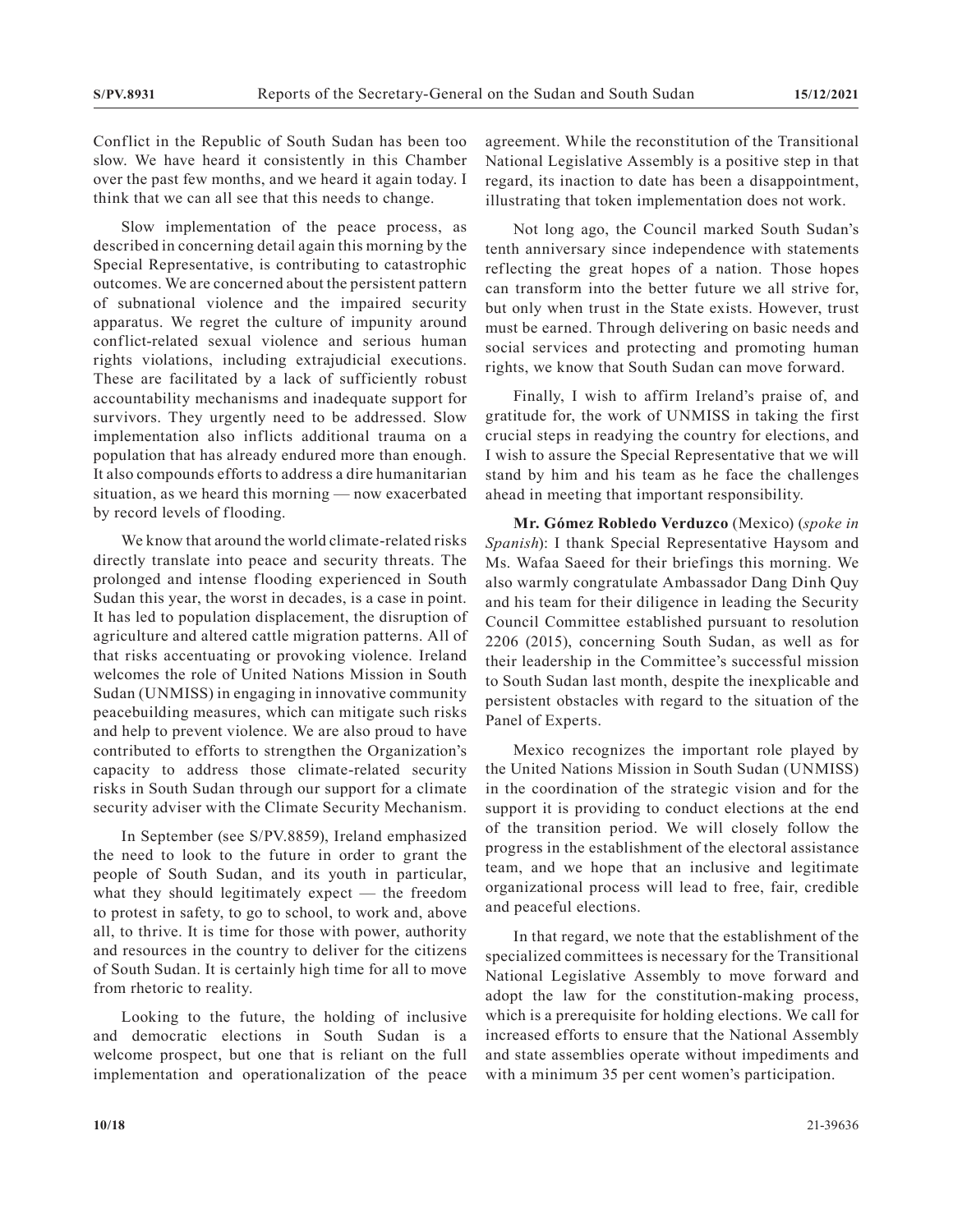Progress must also be made in the implementation of the Revitalized Agreement on the Resolution of the Conflict in the Republic of South Sudan, which has thus far been minimal and selective. We call on the Government of South Sudan to accelerate measures, particularly in the area of security, such as the unification of forces and aspects of the disarmament, demobilization and reintegration process. Progress is also needed in passing legislation to make available the necessary resources to implement those provisions.

In short, claiming to justify delays in the implementation of the Agreement by invoking the arms embargo merely casts doubt on the Government's sincerity in complying with the Revitalized Peace Agreement.

As mentioned previously, South Sudan is unfortunately prone to constant flash floods, which this year have affected nearly 850,000 people. The magnitude of these events makes recovery impossible before the next rainy season hits the country, which triggers a domino effect of growing numbers of internally displaced persons, worsening food insecurity and clearly increasing disease. That of course exacerbates intercommunity tensions and clashes over scarce resources.

Precisely because of the seriousness of this situation, as Ms. Saeed has explained to us, the increase in the number of humanitarian-access-related incidents is alarming. We deeply regret the threats of destruction and looting of humanitarian supplies and resources in Pibor, Renk and Tonj. We urge the authorities to redouble their efforts aimed at ensuring the security of and unhindered access for humanitarian personnel.

In conclusion, my country expresses its concern about the reports of extrajudicial executions in Lakes and Warrap states, as well as widespread acts of sexual violence and human rights violations. We demand that the authorities respect the human rights standards and norms set forth in the international instruments to which South Sudan is a party and strengthen the rule of law in general.

The progress in setting up the Commission for Truth, Reconciliation, and Healing is certainly a positive sign, and we encourage further progress on this and the establishment of the Hybrid Court for South Sudan. In the end, the creation of spaces in which the plurality of South Sudanese people can express their

rights freely and without fear of reprisal will be vital in the run-up to the electoral process.

**Mr. Raguttahalli** (India): Let me begin by thanking the Special Representative of the Secretary-General and the Director of the Coordination Division, United Nations Office for the Coordination of Humanitarian Affairs, for their briefings. I also thank Ambassador Hai Anh Pham for his overview of the developments in the Committee established pursuant to resolution 2206 (2015) since last year. Vietnamese Ambassador Dang Dinh Quy led the Committee for last two years with distinction and conviction. I would like to put on record my delegation's appreciation for Ambassador Quy and his team. I also welcome the presence of the representative of South Sudan at today's meeting.

The last three months have seen notable progress in South Sudan. The Council of Ministers reviewed and adopted the Constitution-Making Process Bill 2020/2021. Now, the Transitional National Legislative Assembly (TNLA) must consider the Bill. New members of the TNLA have been appointed, and 9 out of 10 ten state assemblies have been reconstituted — all of them, except the state assembly for Western Bahr el-Ghazal. We welcome these developments and hope that, in the coming months, the TNLA will move forward with critical next steps, establish specialized committees and frame legislation related to election preparation and the Constitution-making process. We also note that, during the reporting period, political violence has decreased, and the parties have been, by and large, faithful to the revitalized agreement. It is also encouraging that the economic situation has remained stable, and that economic activity has recovered across the country.

A visit by the 2206 Committee to South Sudan last month, under the chairmanship of Viet Nam, provided an opportunity to better understand the situation on the ground in the country. South Sudan has clearly made positive progress in the last few years, which is also evident in the increased economic activity in Juba. We continue to underscore that the Security Council must do all it can to promote and consolidate the progress made so far. In keeping with the Revitalized Peace Agreement signed three years ago, the end goal remains conducting free, fair and credible elections in the country.

On the security front, it is encouraging that the ceasefire continues to hold. Localized violence persists, although it has decreased by 53 per cent compared to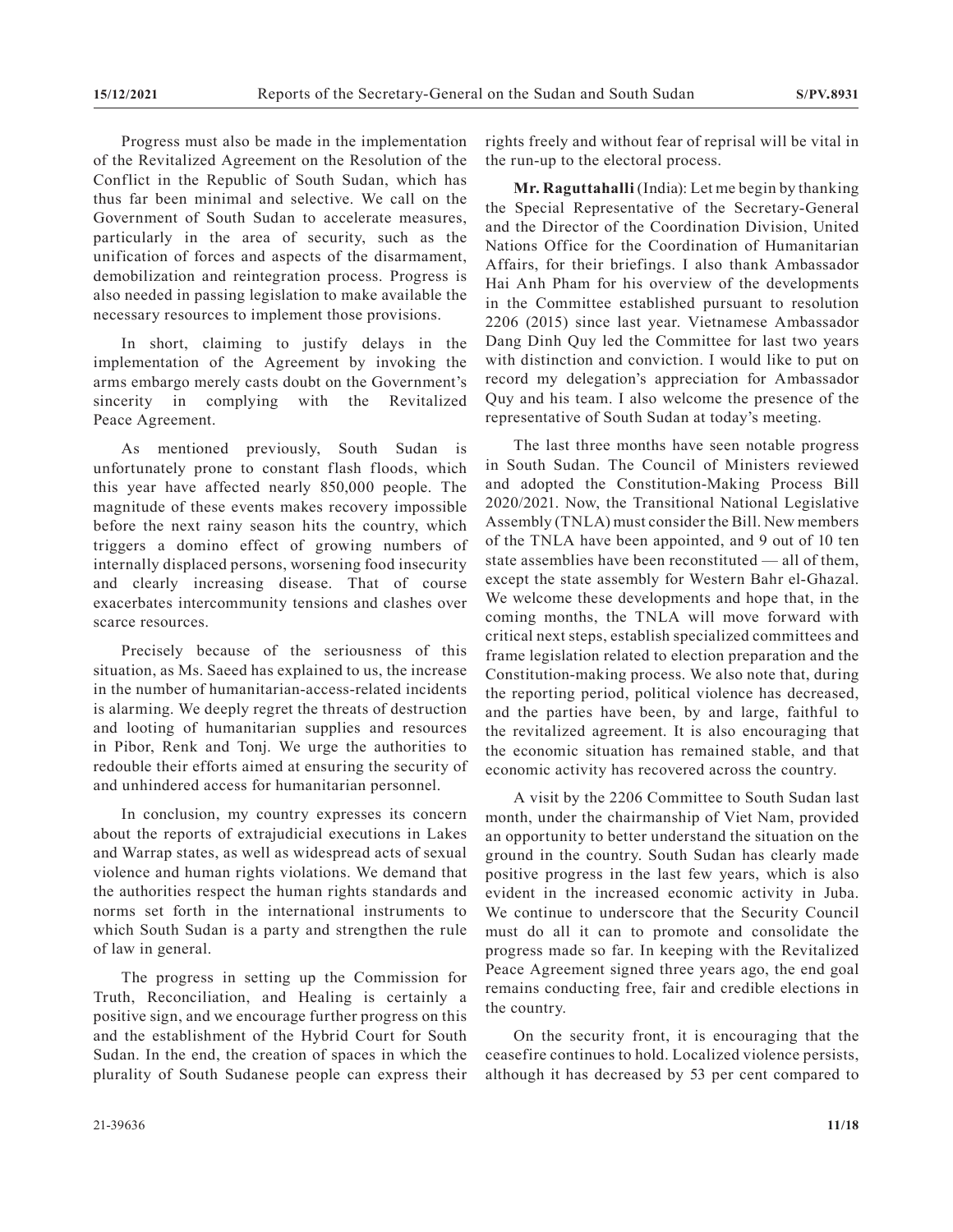last year. However, persistent violence underlines the importance of the early establishment of the unified command of the military and the graduation of the Necessary Unified Forces, which is a critical aspect of the Agreement. The implementation of the transitional security arrangements remains critical for the electoral process at the end of the transitional period, as is the early resumption of the Rome mediation efforts by the Sant'Egidio community with the Agreement's non-signatories. Early action on these aspects is important.

The humanitarian situation has been affected by recent floods. The international community, including the United Nations, needs to step up its efforts to bridge the resource and capacity gaps faced by the Government. The 2021 humanitarian response plan has a shortfall of nearly 33 per cent, amounting to \$550 million.

With regard to the implementation of the mandate of the United Nations Mission in South Sudan (UNMISS), we have noted the improved communication between UNMISS and the Government. This development is having a positive impact on the facilitation of Mission's operations, which is evident from the decrease in statusof-forces-agreement violations. We also take note of the integrated cross-mission approach, including the setting up of temporary operational bases.

Since the Mission's establishment a decade ago, India has been one of the largest troop contributors to UNMISS. At present, we have nearly 2,300 troops serving in the country. The Indian contingent in UNMISS is also contributing to the sustainable development and welfare of the people of South Sudan. Earlier this month, our battalions organized computer training and veterinary assistance camps in the places of their deployment.

In this transformative phase, we believe that South Sudan requires the wholehearted support of the international community, including from the Intergovernmental Authority on Development, the African Union and the United Nations. On the bilateral front, India's Minister of State for External Affairs, Shri V. Muraleedharan, visited South Sudan on 20 to 22 October 2021. He held discussions with South Sudan's leadership, including the President and Foreign Minister, on advancing bilateral relations, particularly with regard to trade and investment. India is committed to working with the Government of South Sudan in its quest for peace, progress and prosperity.

**Mr. Jürgenson** (Estonia): I want to thank Special Representative of the Secretary-General Haysom, Ms. Saeed, and Ambassador Pham for their briefings.

I would like to start by commending the improved overall communication between the Government and the United Nations Mission in South Sudan (UNMISS) and the positive actions by the Government designed to advance the transitional-justice agenda. We hope that the establishment of the Hybrid Court for South Sudan as well as the Compensation and Reparation Authority will follow suit, as stipulated in the Revitalized Peace Agreement.

For the entirety of our membership in the Security Council, we have been asking for the swifter implementation of the Peace Agreement. It is still delayed, and this eventually makes the leaders lose credibility. The reunification of armed forces provided for in the Peace Agreement, which is crucial to a stable South Sudan, is totally stalled due to the huge level of mistrust among the political actors of the country and the militia-led conflicts. We need to see more positive developments in reality, not just on paper. Contrary to what some believe, delays in the graduation of the Necessary Unified Forces are not related to the arms embargo. There are provisions in resolution 2428 (2018) that allow the Government to move on with the implementation of the Peace Agreement.

Although the parliament was inaugurated on 30 August, it has made minimal progress so far, which in turn delays the passage of critical legislation. The parliament's work is of crucial importance, if South Sudan is to have free, fair and credible elections.

With regard to future elections, the crackdown on civic space and the harassment of human rights activists are unacceptable. All civil society organizations must be able to express their views freely and without fear of retaliation. We remain concerned about the extrajudicial executions carried out in Warrap and Lakes states. We call on the Government to investigate those killings, and to do so in compliance with its international obligations under international human rights law. We need to see improvements in the human rights situation within the country, especially concerning conflictrelated sexual violence.

Sadly, the humanitarian situation is catastrophic, with more than 60 per cent of the population in need of humanitarian aid. The country is experiencing its worst food crisis since its independence, with thousands of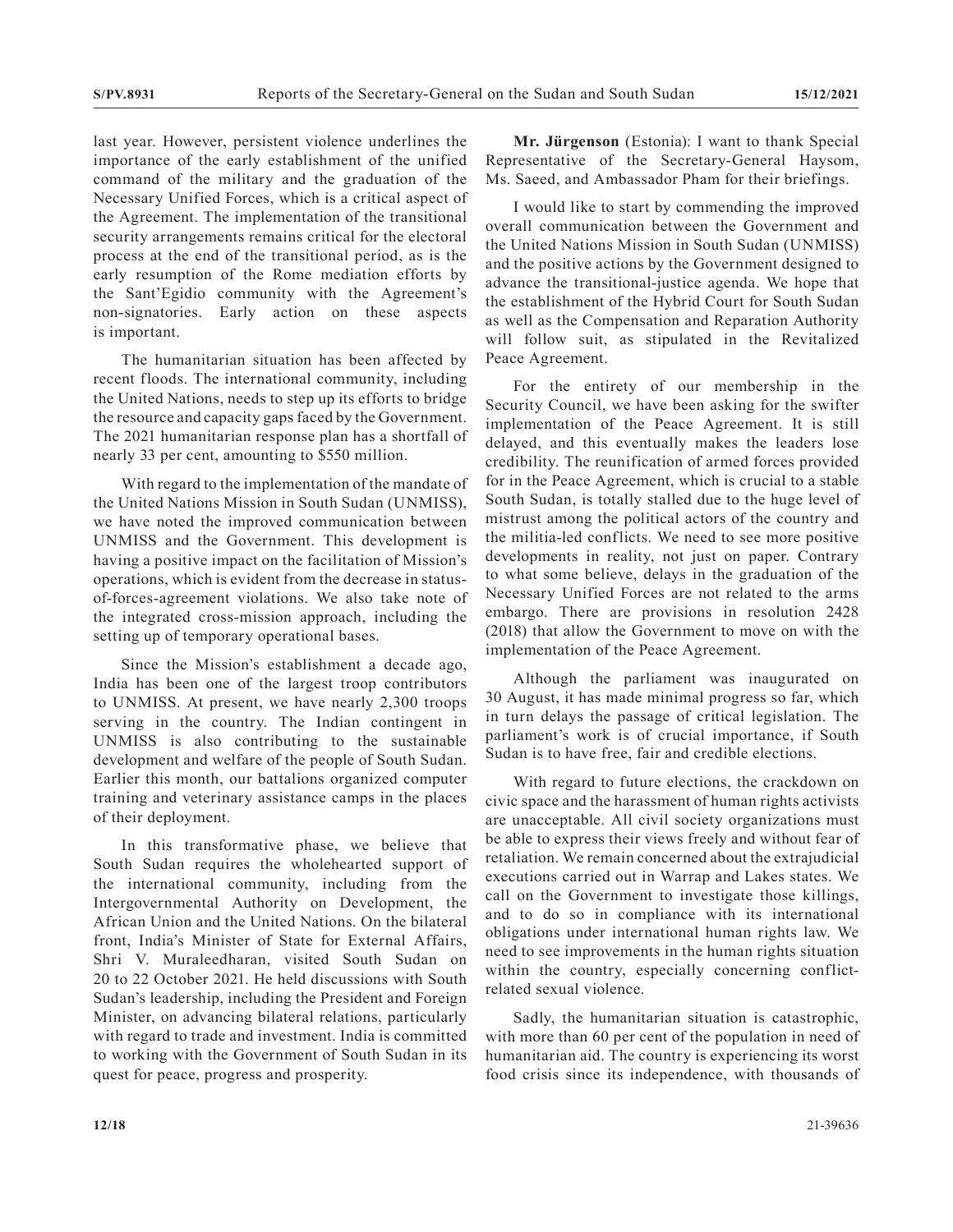people facing famine-like conditions in several areas of the country. Record floods and the socioeconomic impact of the coronavirus disease are further exacerbating the dire situation. We continue to call on the Government to better protect the humanitarian workers, as they are fighting for the lives of many South Sudanese.

In conclusion, I want to thank Nicholas Haysom, UNMISS and the relevant United Nations agencies for their invaluable work in South Sudan. Moreover, my thanks also go to Ambassador Linda Thomas-Greenfield and the United States for their penholdership and Ambassador Dang Dinh Quy and his team for their impeccable leadership as Chair of the Committee established pursuant to resolution 2206 (2015) concerning South Sudan.

**Mr. Kariuki** (United Kingdom): Let me thank Special Representative of the Secretary-General Haysom and Ms. Saeed for their briefings and tireless work of their teams in and on South Sudan. Let me join other colleagues in thanking Viet Nam for its leadership of the Committee established pursuant to resolution 2206 (2015) concerning South Sudan, including today's briefing and the recent visit.

I would like to make three key points in response to what we heard earlier.

First, as we have heard from the briefers, the implementation of the Revitalized Agreement on the Resolution of the Conflict in the Republic of South Sudan remains too slow. We understand the challenges, but the lack of progress has real and grave consequences for the people of South Sudan. The United Kingdom joins others in calling on politicians to redouble their efforts in 2022.

Recent progress on public financial management shows what can be achieved when South Sudan works in partnership with the international community. We now urge the Government to adopt the delayed annual budget. Improving economic transparency and tackling corruption will support South Sudanese livelihoods and will help make the country more attractive to international investors.

The United Kingdom is pleased that the graduation of the Necessary Unified Forces is imminent. We do, however, reject the argument that the arms embargo was responsible for the lengthy delays in graduating its members. The exemptions procedure exists to ensure that the arms embargo does not constitute an obstacle to South Sudan's legitimate security needs. In noting the briefing by the representative of Viet Nam, let me underline the importance of unblocking nominations to the Panel of Experts so that the Committee can fulfil its mandate.

Secondly, with regard to human rights, the situation in South Sudan remains of grave concern. As we have heard today, civilians, journalists and civil society organizations continue to face restrictions on their freedom of speech and association. Silencing those voices is not the way to deliver peace and stability, nor is it conducive to a pathway towards transparent and inclusive elections. We are also disturbed by continuing credible reports of conflict-related sexual violence perpetrated in South Sudan. South Sudan's action plan on conflict-related sexual violence for the armed forces must urgently move from planning to implementation.

Lastly, I underline the urgency of strengthening the response to South Sudan's severe humanitarian crisis. We have heard today how climate shocks are compounding already-high levels of humanitarian need. I urge South Sudan's leaders to take immediate action to tackle barriers to access and threats to humanitarian workers.

Allow me to conclude by reiterating our call on South Sudan's leaders to implement their commitments. Our sincere hope is that, with the support of the international community, they will show their people in 2022 that they are serious about delivering progress for all.

**Mrs. Gasri** (France) (*spoke in French*): I too thank Nicholas Haysom and Wafaa Saeed for their briefings and Viet Nam for its work at the helm of the Committee established pursuant to resolution 2206 (2015) concerning South Sudan over the past two years.

I will focus on three points.

We regret that the implementation of the Revitalized Agreement on the Resolution of the Conflict in the Republic of South Sudan has lost momentum over the past months. There has been some progress, such as the appointment of nine state legislative assemblies by President Salva Kiir, the convening of a governors' forum in Juba and a reduction in the restriction of movement of the United Nations Mission in South Sudan (UNMISS). The work of the Parliament has yet to begin, although several priority bills await to be considered and adopted.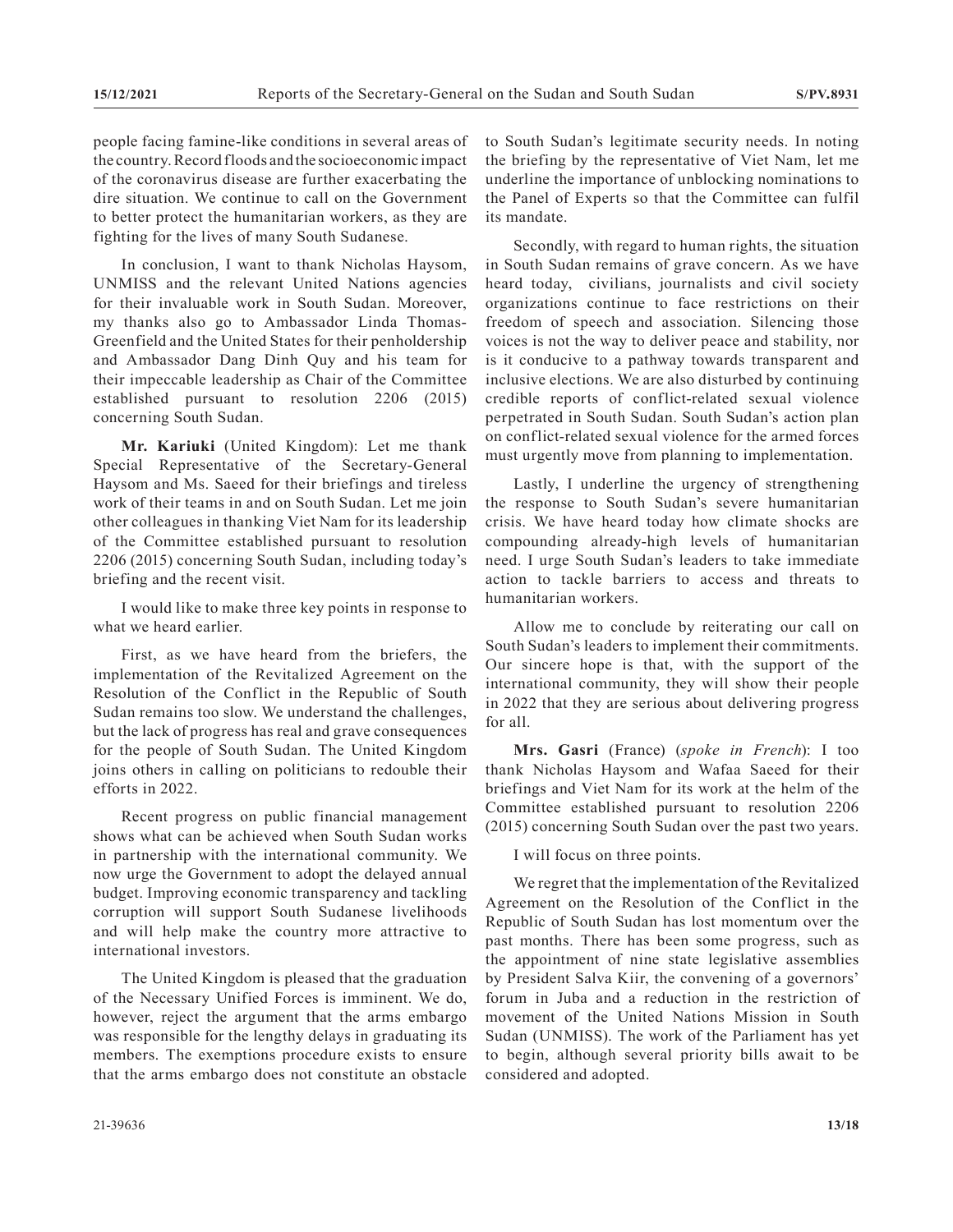The implementation of security arrangements also remains stalled. We regret the fact that the arms embargo is being used as a pretext to justify the delays. The command of the unified forces must be formed without delay and the soldiers must complete their training.

We take note of the UNMISS briefing on its strategy for supporting the security sector reform process. France stands ready to support those efforts, including through the implementation of innovative methods for the reintegration of former combatants. We are also poised to strengthen the technical assistance mandate of UNMISS, provided that the Government meets the goals set by the Security Council.

The authorities must redouble their efforts in view of the general elections. It is imperative to immediately put in place the relevant security arrangements and constitutional and legislative framework for elections, operationalize the national electoral commission and allocate the necessary resources for the holding of elections.

We call on all parties to prioritize unity. The fragmentation of some of the signatory parties to the revitalized peace agreement poses a dangerous threat to adhering to the ceasefire. We welcome the efforts of regional actors in supporting the peace process. In particular, we encourage the Intergovernmental Authority on Development, the African Union, Kenya and Uganda to remain engaged in facilitating dialogue among the Southern Sudanese parties.

My last point is that international humanitarian law and human rights law must be upheld. We expect the South Sudanese authorities to guarantee human rights, in particular the freedoms of expression and peaceful assembly. We are also concerned about the extrajudicial executions carried out in Warrap and Lakes states and call on the South Sudanese authorities to fight against impunity for the perpetrators of those violations.

Lastly, we condemn attacks on humanitarian and medical personnel. Those violent acts must not go unpunished, and it is important that the Council hold their perpetrators accountable.

**Ms. Evstigneeva** (Russian Federation) (*spoke in Russian*): We thank Mr. Nicholas Haysom, Special Representative of the Secretary-General, for his briefing. We support his work and the activities of the United Nations Mission in South Sudan. We listened to the representative of Viet Nam report on the work of the Committee established pursuant to resolution 2206 (2015) concerning South Sudan and Ms. Wafaa Saeed of the United Nations Office for the Coordination of Humanitarian Affairs on the humanitarian situation in that country. We also welcome the representative of the South Sudan to today's meeting.

We paid close attention to the most recent report of the Secretary-General (S/2021/1015). The Revitalized Agreement on the Resolution of Conflict in the Republic of South Sudan continues to work. The country has appointed state assemblies and a bicameral parliament has been formed. A draft law on the Constitution has been prepared for consideration. We also welcome the South Sudanese leadership's commitment to holding elections in 2023.

At the same time, we believe that the security environment — which, despite the general decline in violence, remains challenging — will play a decisive role in achieving further results. We are concerned by reports of ongoing local armed clashes between Government troops and opposition formations; of a split in the camp of the South Sudanese Vice-President, Riek Machar, against whom a number of influential field commanders have spoken out; and of sporadic intercommunal armed conflict in parts of South Sudan. The situation in both Equatorias is of particular concern.

Given those circumstances, it is important to ensure the acceleration of the formation of the Necessary Unified Forces. We call on the non-signatories of the revitalized peace agreement to join in the State-building process. It is necessary to continue the dialogue initiated with the Kitgwang faction of the Sudan People's Liberation Movement in Opposition, as well as the negotiation process through the Community of Sant'Egidio.

We believe that only the swift and full implementation of the agreements reached will help the parties to increase mutual trust and avoid the repetition of past mistakes. We pay tribute to the mediation efforts of Mr. Haysom, as well as the work of the African Union and the States members of the Intergovernmental Authority on Development to assist the country in the implementation of specific provisions of the peace agreements.

We are convinced that, as the situation in South Sudan returns to normal, a review of the sanctions regime in place against the country will be required. We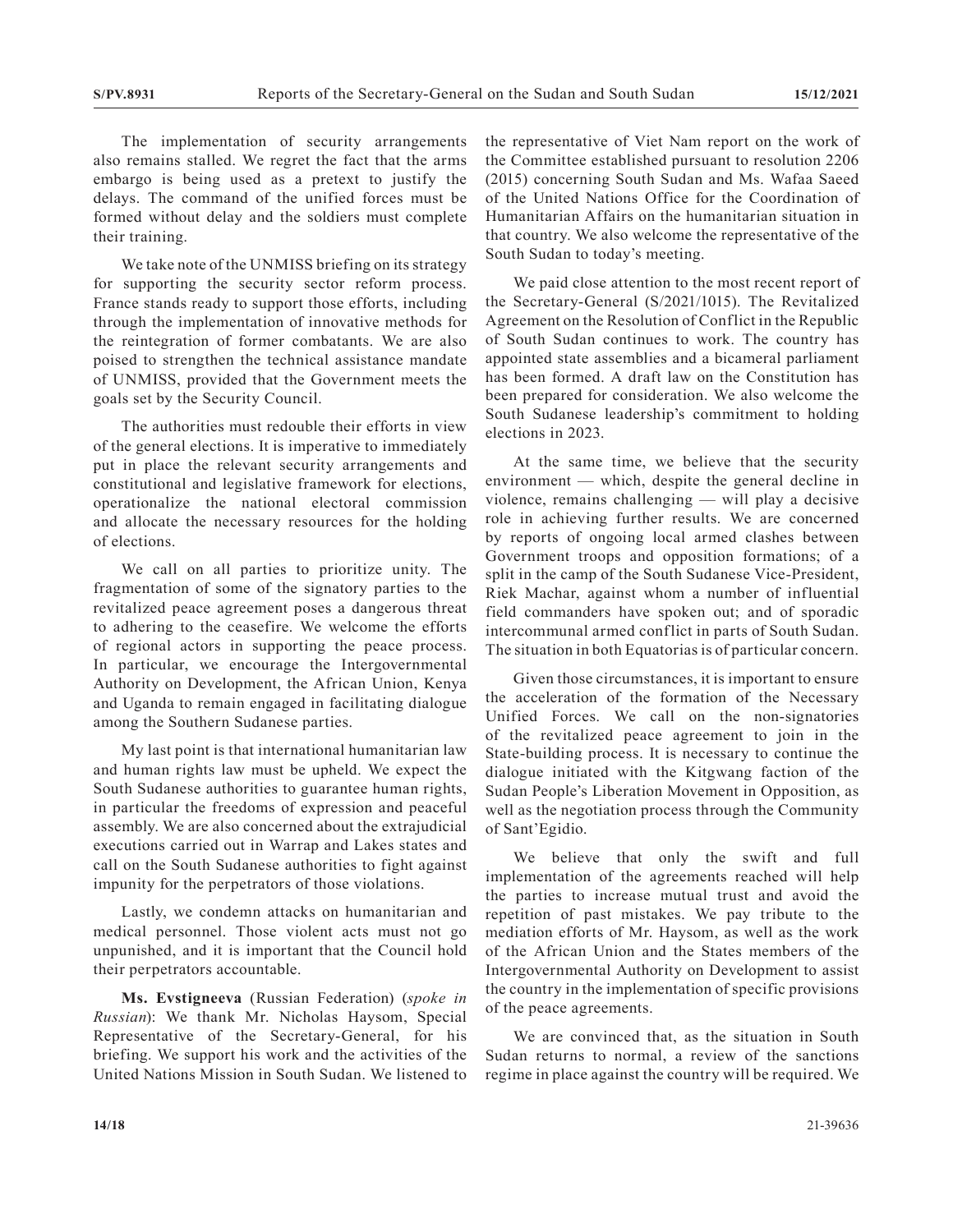hope that, in order to ease the arms embargo, the South Sudanese authorities will be able to make significant progress in implementing the benchmarks stipulated in resolution 2577 (2021).

In conclusion, we would like to reaffirm the readiness of our country to continue to provide the necessary support to South Sudan in the establishment of its statehood.

**Ms. Juul** (Norway): I thank Special Representative Haysom for his briefing and, not least, his efforts. I also thank Ms. Wafaa Saeed for updating us on the dire humanitarian situation and the representative of Viet Nam for his briefing on the Security Council Committee established pursuant to resolution 2206 (2015) concerning South Sudan. We welcome the representative of South Sudan to today's meeting.

Norway remains deeply concerned about the situation in South Sudan. People continue to suffer. The humanitarian situation has never been worse and is now aggravated by heavy flooding, as we heard in vivid detail from the briefers. Yet the main obstacle to a better future is the slow implementation of the Revitalized Agreement on the Resolution of Conflict in the Republic of South Sudan. A collapse of the peace agreement will have dire consequences for the whole region.

We welcome the recent reconstitution and appointment of members to most of the state assemblies and we urge the Government of South Sudan to finalize that process. We also welcome the President's decision to resume the Rome talks with non-signatories.

However, South Sudan's leaders must demonstrate real determination to make the whole agreement work. We stress the need to finalize the implementation of chapter 2 on security arrangements. It is also urgent to nominate members to the Transitional National Legislative Assembly's specialized committees and accelerate the passing of critical legislation. Delays will jeopardize the process towards free and fair elections. It is crucial that the constitutional reform process be inclusive and led and owned by the people of South Sudan.

Norway is deeply concerned by the shrinking political space in South Sudan. Attempts to silence civil society activists and the media through arbitrary arrests and unlawful detention run counter to the spirit of the peace agreement and the rule of law. Furthermore, the

full, equal and meaningful participation of women will be essential to building a peaceful and democratic South Sudan. They must be included in all spheres, from politics to decision-making and peacebuilding. In that respect, we continue to call for adherence to the 35 per cent quota for the representation of women at a minimum. We welcome the workshops organised by the United Nations Mission in South Sudan (UNMISS) for women members of Parliament.

Norway is deeply troubled by the many subnational conflicts, including in Tambura, Warrap and Jonglei. We reiterate that it is the Government's responsibility to protect all civilians. Violence is the main cause of the high levels of food insecurity and increased humanitarian need. Violence and conflict, including direct threats by youth groups, also prevent the delivery of humanitarian assistance.

It is deeply alarming that violations and abuses against children continue and have indeed increased in the third quarter of 2021. Those appalling acts have been committed by all parties, including Government security forces. We urge all parties to comply with their obligations under international law and make all efforts to end and prevent the six grave violations against children.

We welcome the protection of civilians and peacebuilding work of UNMISS, in particular through the temporary operating bases. We want to note the marked improvement in access for peacekeepers. Norway remains committed to supporting UNMISS and we are pleased that Ms. Christine Fossen was appointed UNMISS Police Commissioner.

Public financial management reforms aimed at curbing corruption and improving non-oil revenue are also crucial for the implementation of the peace agreement and international support. We call on the Government to invest more in key reforms that will bring transparency and accountability to the country's public finances.

Finally, the region continues to play an invaluable role in supporting peace efforts in South Sudan. We support Uganda's initiative to organize a leadership retreat. As we close out this year, let me place on record our hope that 2022 will bring improvements to the lives of the South Sudanese people.

**Mr. Pham** (Viet Nam): I thank Special Representative Haysom and Ms. Saeed for their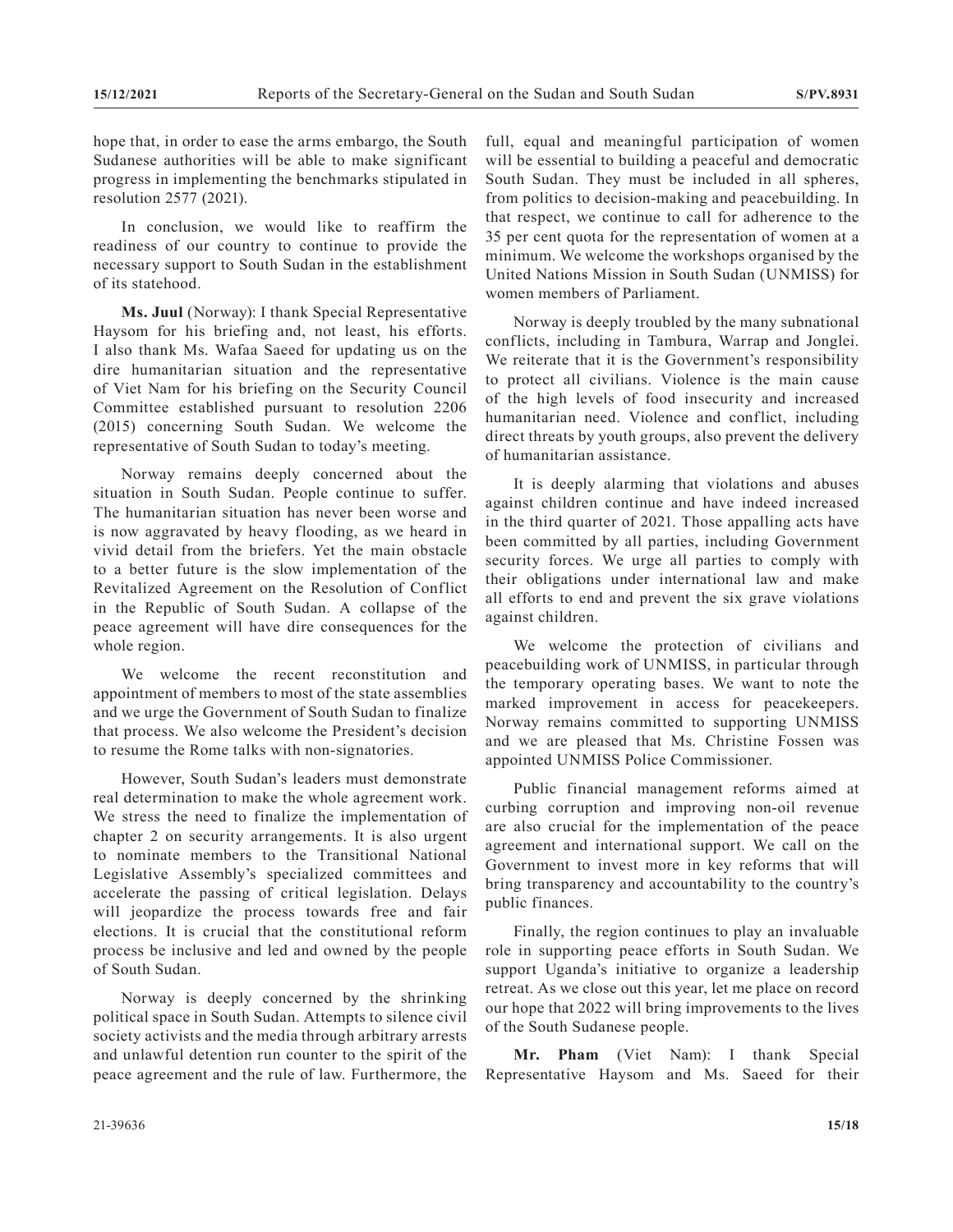comprehensive briefings. I also welcome the participation of the representative of South Sudan in today's meeting.

Throughout the year 2021, South Sudan has continued to achieve progress in the peace process as the nation marks its tenth anniversary of independence and the third anniversary of the signing of the Revitalized Agreement on the Resolution of Conflict in the Republic of South Sudan. While various challenges remain, it must be recognized that, overall, South Sudan is one of the African issues on the Council's agenda that has seen positive developments in the past two years. In that connection, I wish to highlight the following points.

First, we call on the Government of South Sudan and the relevant parties to continue to advance the implementation of the revitalized agreement in order to sustain a peaceful transitional period, culminating in national elections. In that regard, it is important imperative to speed up the constitutional reform process and transitional security arrangements.

We note with appreciation the efforts of the Council of Ministers to review and adopt the constitution-making process bill and hope that it will soon be approved by the Transitional National Legislative Assembly. We also call on the Government to further facilitate women's participation and leadership to reach the 35 per cent goal in line with the peace agreement.

All relevant parties in South Sudan must continue to resolve their differences and engage in dialogue and confidence-building. We commend and call for the continued efforts of the United Nations, the United Nations Mission in South Sudan (UNMISS), the African Union, the Intergovernmental Authority on Development and other international partners in promoting peace and development in South Sudan. We look forward to the positive contribution of the UNMISS Integrated Electoral Assistance Team.

Secondly, it is critical to continue to uphold the permanent ceasefire. We urge the Government of South Sudan to make stronger efforts to effectively and sustainably address intercommunal violence, particularly in tackling the root causes of this issue. It is also critical to ensure the safety of humanitarian workers and facilities.

We commend and reiterate our support for the work of UNMISS, particularly in the protection of civilians. Viet Nam will continue to actively contribute to the work of UNMISS and further promote the participation of our female peacekeepers in the Mission. We also commend the continued efforts of the United Nation Mine Action Service in mine clearance and riskeducation activities in the country.

Thirdly, it is critical to tackle the increasing economic and humanitarian challenges. It is concerning that the high level of food insecurity continues to affect more than 7.2 million South Sudanese — over half of the country's population. We call on the Government of South Sudan to continue to make its best efforts in promoting the livelihood of its population and on the international community to strengthen its support to South Sudan in averting food insecurity and addressing natural disasters and the coronavirus disease pandemic.

Finally, as this is the last time that Viet Nam will speak on this agenda item, we would like to stress the importance of regular review of the sanctions regime related to South Sudan, especially the implementation of the key benchmarks established in resolution 2577 (2021). Throughout last month's visit of the Committee established pursuant to resolution 2206 (2015) concerning South Sudan, we were particularly encouraged by the willingness expressed by the Government of South Sudan to meet these benchmarks. It is our hope that the Government will continue to cooperate with the Committee and the Council in this process, which will create the basis for the Council to review and consider the lifting of measures in 2022.

To conclude, we would like to reiterate our strong support for the pursuit of peace, stability and development of South Sudan and its people.

**Mr. Geng Shuang** (China) (*spoke in Chinese*): I thank Special Representative of the Secretary-General Haysom; Director of the Coordination Division, Office for the Coordination of Humanitarian Affairs, Ms. Saeed; and Ambassador Hai Anh Pham for their briefings. As always, I welcome the presence of the representative South Sudan at today's meeting.

South Sudan has continued to make some progress during the recent period in implementing the Revitalized Agreement on the Resolution of the Conflict in the Republic of South Sudan. President Kiir Mayardit has reconstituted State assemblies and the Government adopted the Constitution-Making Process Bill 2020/2021. We hope that the signatories to the agreement will strengthen engagement, enhance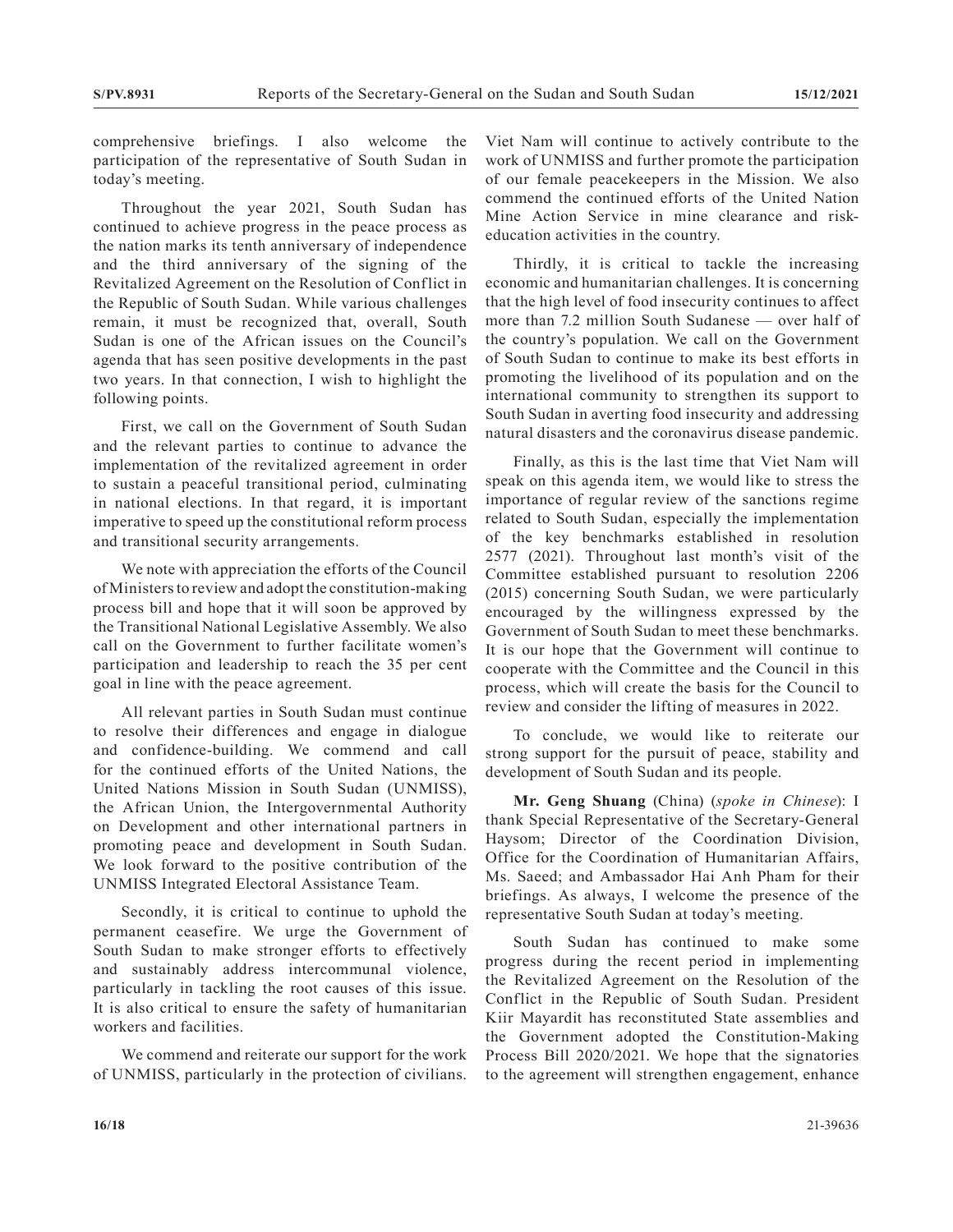mutual trust, resolve their differences properly through dialogue, expedite the implementation of the agreement and maintain political stability in South Sudan.

South Sudan faces a number of practical difficulties in implementing the agreement, which cannot be resolved in one fell swoop. The international community must demonstrate the necessary patience and provide the needed support and should try not to resort solely to finger-pointing and putting pressure on the parties concerned. China commends the efforts of the Intergovernmental Authority on Development, the African Union and the regional countries to facilitate the implementation of the agreement and calls on the international community to maintain its support for the work of the reconstituted Joint Monitoring and Evaluation Commission.

During the reporting period, the ceasefire in South Sudan was able to hold by and large, but factional and intercommunal clashes continued to occur from time to time. The holdout groups that have yet to sign the revitalized agreement must renounce the use of violence and join the political process without delay. Unifying military forces and the disarmament, demobilization and reintegration process will help improve the security situation in the country. China calls on the international community to provide financial support, as is needed, for this purpose.

South Sudan's intercommunal conflict has a long history. It should be addressed appropriately through a holistic approach that combines prevention, mediation, justice and other means.

Armed conflict, floods and other events have conspired to drive a sustained rise in South Sudan's humanitarian needs, especially food insecurity. While increasing its humanitarian assistance, the international community should help South Sudan develop its economy and unleash its potential in agriculture, energy and other areas.

At the recent eighth Ministerial Conference of the Forum on China-Africa Cooperation, China's President His Excellency Mr. Xi Jinping unveiled nine projects to be implemented with Africa in such areas as health, poverty reduction, trade and investment, which we believe will lend fresh impetus to the development of South Sudan and other African countries. China calls on the countries concerned to lift their unilateral coercive measures against South Sudan without delay.

The United Nations Mission in South Sudan (UNMISS), led by Special Representative Haysom, has done a huge amount of work to help implement the agreement and to protect civilians. In accordance with the statement by the President of the Security Council S/PRST/2021/20, the Secretary-General is requested to establish an Integrated Electoral Assistance Team for South Sudan's 2023 elections, which will be led by UNMISS. The elections are a matter of peace and stability for South Sudan, and the international community must fully respect the country's ownership in this respect.

During the reporting period, there was a significant reduction in violations of the status-of-forces agreement, which is ample proof that enhanced engagement and communication between United Nations missions and their host countries helps to create conditions that enable missions to implement their mandates.

In conclusion, I would like to reiterate that the Security Council should assess, on the basis of facts, how South Sudan has been implementing the benchmarks necessary for adjusting the sanctions measures, lift sanctions against South Sudan as soon as possible and help its Government strengthen capacitybuilding in its security sector.

**The President** (*spoke in French*): I now call upon the representative of South Sudan.

**Mr. Madut Agok** (South Sudan): At the outset, my delegation would like to congratulate you, Mr. President, and your delegation on your assumption of the presidency of the Security Council for the month of December. My delegation assures you of its support.

Allow me to welcome Mr. Nicholas Haysom, Special Representative of the Secretary-General for South Sudan and Head of the United Nations Mission in South Sudan, to this briefing, as well as Ms. Wafaa Saeed and the representative of Viet Nam on his visit to South Sudan.

My delegation takes note of the report of the Secretary-General on the situation in South Sudan, as issued in document S/2021/1015, of 7 December.

Since the signing of the Revitalized Agreement on the Resolution of the Conflict in the Republic of South Sudan, in 2018, the country has continued to experience relative peace and security in the greater part of the country.